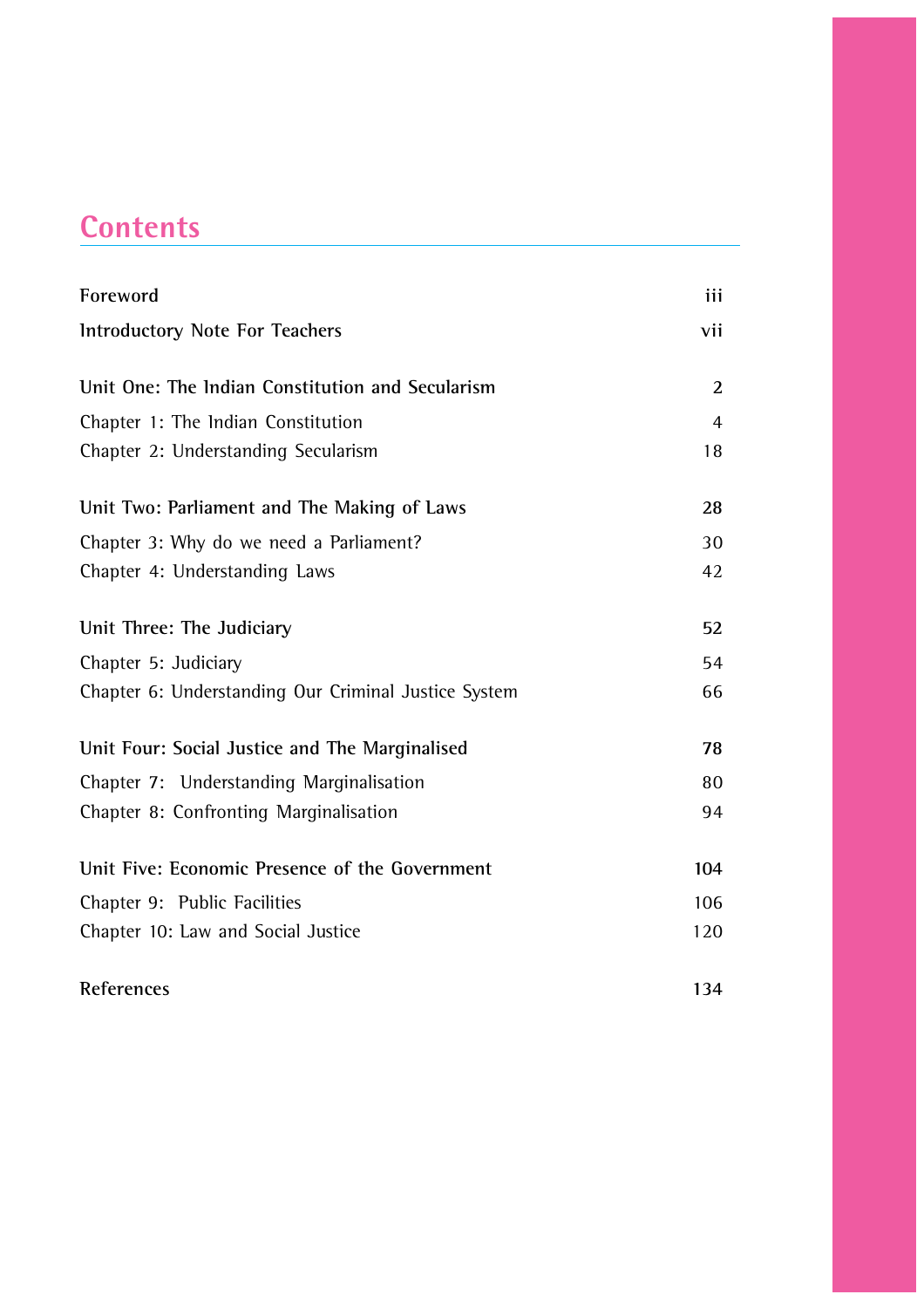# Unit One

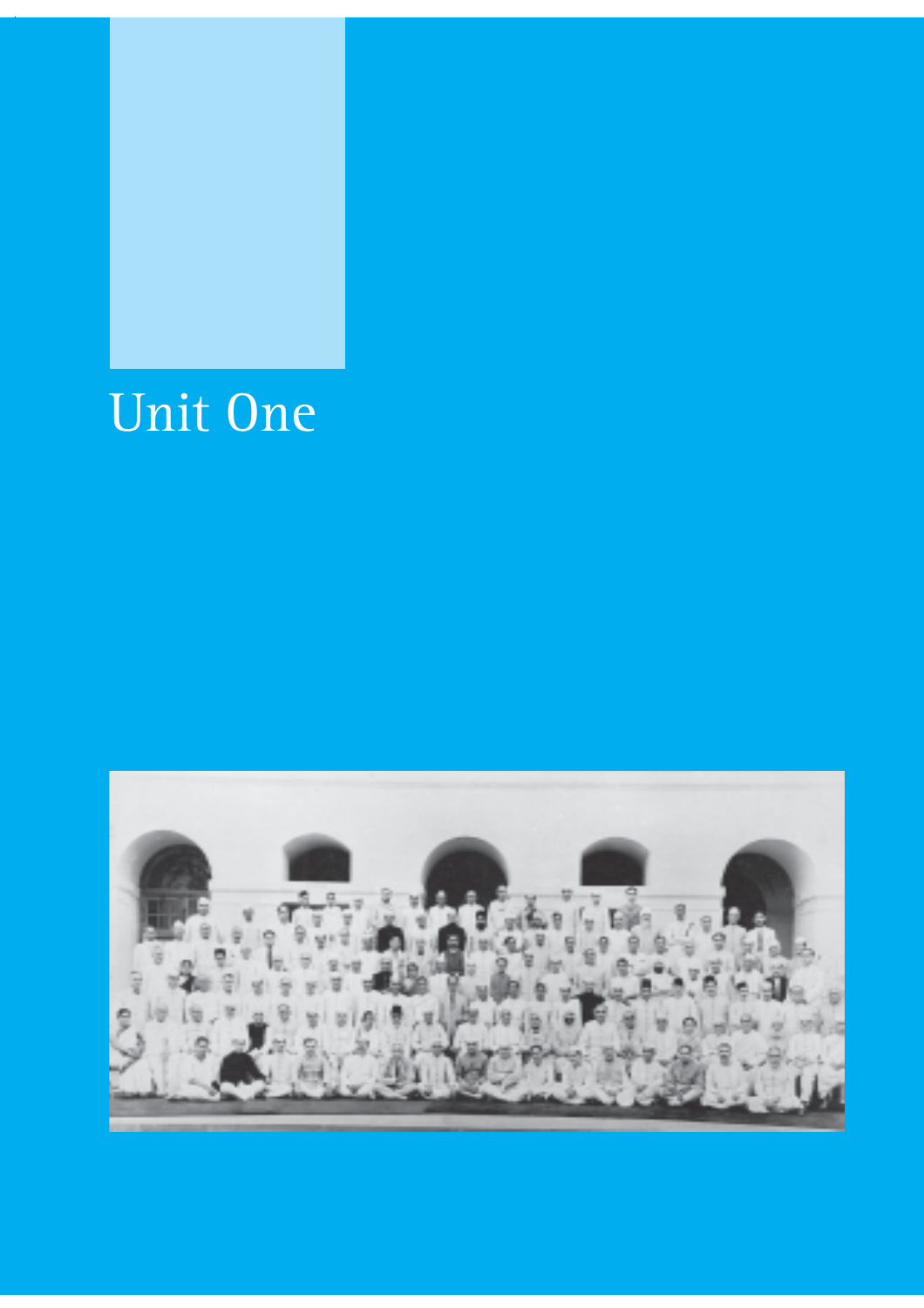### Teacher's Note

The Indian Constitution has been regularly referred to in the previous two *Social and Political Life* textbooks. Unlike the previous two books, where little space was devoted to discussing the Constitution itself, this year the chapters in Unit 1 take the Constitution as its main focus.

Chapter 1 begins with a discussion of the principles that underlie a liberal constitution. Four short storyboards have been used to familiarise the student with the ideas that are being discussed. The storyboards use incidents located within a classroom-setting to illustrate three complex constitutive principles. The storyboards should be used to aid the student's understanding of these constitutive principles.

The discussion on the Indian Constitution is situated within a historical context. This has been done with the express intent that students become aware of the major influence that our anti-colonial struggle had on Indian democracy. In discussing the Constitution, we have had to use several new, and often difficult terms, to explain certain key features. While teaching these, please keep in mind that the student will continue to study these key features in greater depth in higher classes. Therefore, the attempt here is to familiarise the student with a very basic understanding of the significance of these features within the working of democracy in India.

Chapter 2 discusses secularism. The most prevalent definition of secularism is that it refers to the separation between Religion and the State. The chapter uses this definition as the foundation and then proceeds to elucidate two complicated ideas: the first points to why this separation is important and the second to what is particular to Indian secularism.

There are two main reasons why the separation between Religion and State is important. The first is to prevent the domination of one religion over another, i.e. *inter-religious* domination. The second is to oppose the various types of domination that can happen within a religion, i.e. *intra-religious* domination. For example, the chapter discusses untouchability in Hindu religious practice which allowed 'upper castes' to dominate members of some 'lower castes'. Secularism's opposition to institutionalised religion means that it promotes freedom and equality between and within religions.

The second major conceptual idea that the chapter deals with is the unique nature of Indian secularism. Indian secularism does protect the religious freedom of individuals by maintaining a separation from religion. But it also provides room for the reform of religions, for example, the abolishing of untouchability, child marriage, etc. Therefore, in its attempt to achieve religious equality (both between as well as within religions) the Indian secular State both maintains a separation as well as intervenes in religion. This intervention can either be in terms of a ban (like that on untouchability) or in terms of providing assistance to religious minorities. The chapter explains this and refers to it as 'principled distance'. This means that any interference in religion by the State has to be based on the ideals laid out in the Constitution.

Several of the above points are quite complex. It is crucial that you understand these points clearly before teaching this chapter. It is very likely that students will come up with several suggestions for why the government should intervene or not intervene in religious affairs. While discussion is to be encouraged, it is important to mediate this and ensure that it does not reinforce stereotypes of religious minorities.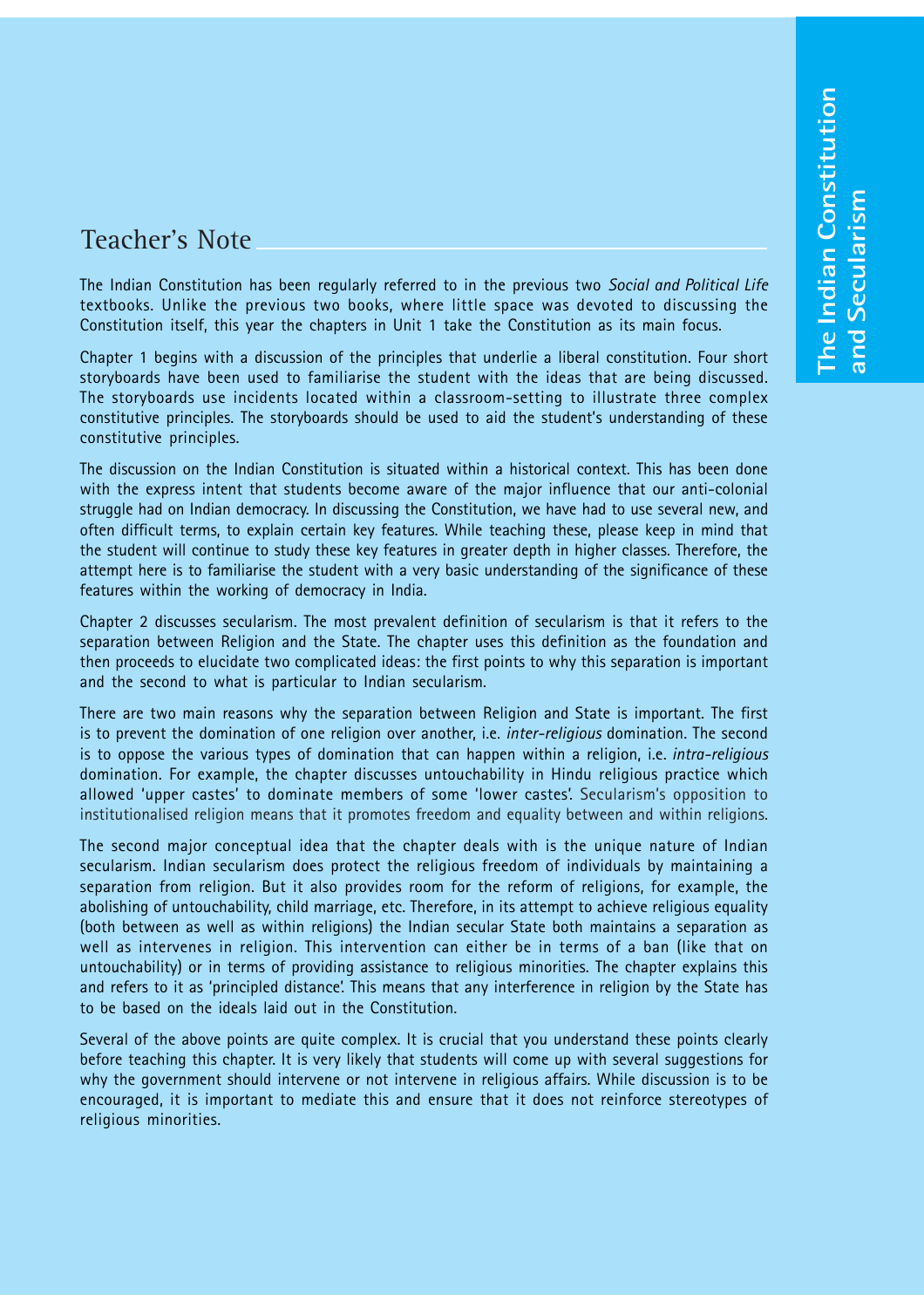# Chapter 1



# **The Indian Constitution**

In this chapter, we are going to begin with football, a game many of you have probably heard of, or even played. As the name suggests, this is a game that involves the players' feet. According to the rules of football, if the ball touches the arm of any player (except the goalkeeper), then this is considered a foul. So if players start holding the football in their hands and passing it around, then they are not playing football any more. Similarly other games, such as hockey or cricket, also have rules according to which they are played. Each of these rules helps define the game, and helps us distinguish one game from another. As these are fundamental to the game, we can also call them the constitutive rules of the game. Like these games, a society also has constitutive rules that make it what it is and differentiate it from other kinds of societies. In large societies in which different communities of people live together, these rules are formulated through consensus, and in modern countries this consensus is usually available in written form. A written document in which we find such rules is called a Constitution.

We have looked at the Indian Constitution in Classes VI and VII in our *Social and Political Life* textbooks. Have you ever wondered why we need a Constitution or been curious about how the Constitution got written, or who wrote it? In this chapter, we will discuss both these issues and also look at the key features of the Indian Constitution. Each of these features is crucial to the working of democracy in India and some of these will be the focus of different chapters in this book.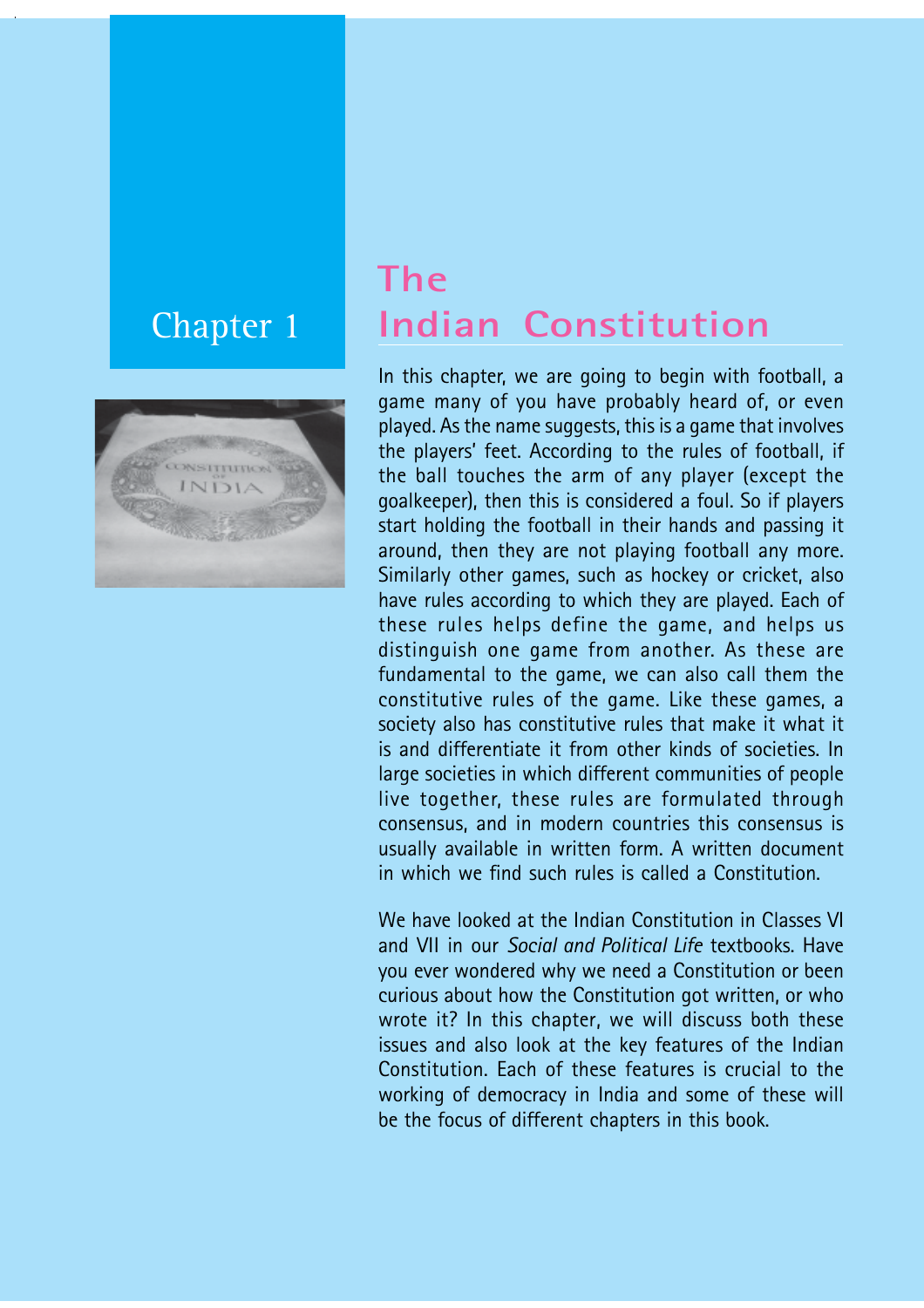### **Why Does a Country Need a Constitution?**



Today most countries in the world have a Constitution. While all democratic countries are likely to have a Constitution, it is not necessary that all countries that have a Constitution are democratic. The Constitution serves several purposes. First, it lays out certain ideals that form the basis of the kind of country that we as citizens aspire to live in. Or, put another way, a Constitution tells us what the fundamental nature of our society is. A country is usually made up of different communities of people who share certain beliefs but may not necessarily agree on all issues. A Constitution helps serve as a set of rules and principles that all persons in a country can agree upon as the basis of the way in which they want the country to be governed. This includes not only the type of government but also an agreement on certain ideals that they all believe the country should uphold.

In 1934, the Indian National Congress made the demand for a Constituent Assembly. During the Second World War, this assertion for an independent Constituent Assembly formed only of Indians gained momentum and this was convened in December 1946. The photo on page 2 shows some members of the Constituent Assembly.

Between December 1946 and November 1949, the Constituent Assembly drafted a constitution for independent India. Free to shape their destiny at last, after 150 years of British rule, the members of the Constituent Assembly approached this task with the great idealism that the freedom struggle had helped produce. You will read more about the work of the Constituent Assembly later in the chapter.

The photo alongside shows Prime Minister Jawaharlal Nehru addressing the Constituent Assembly.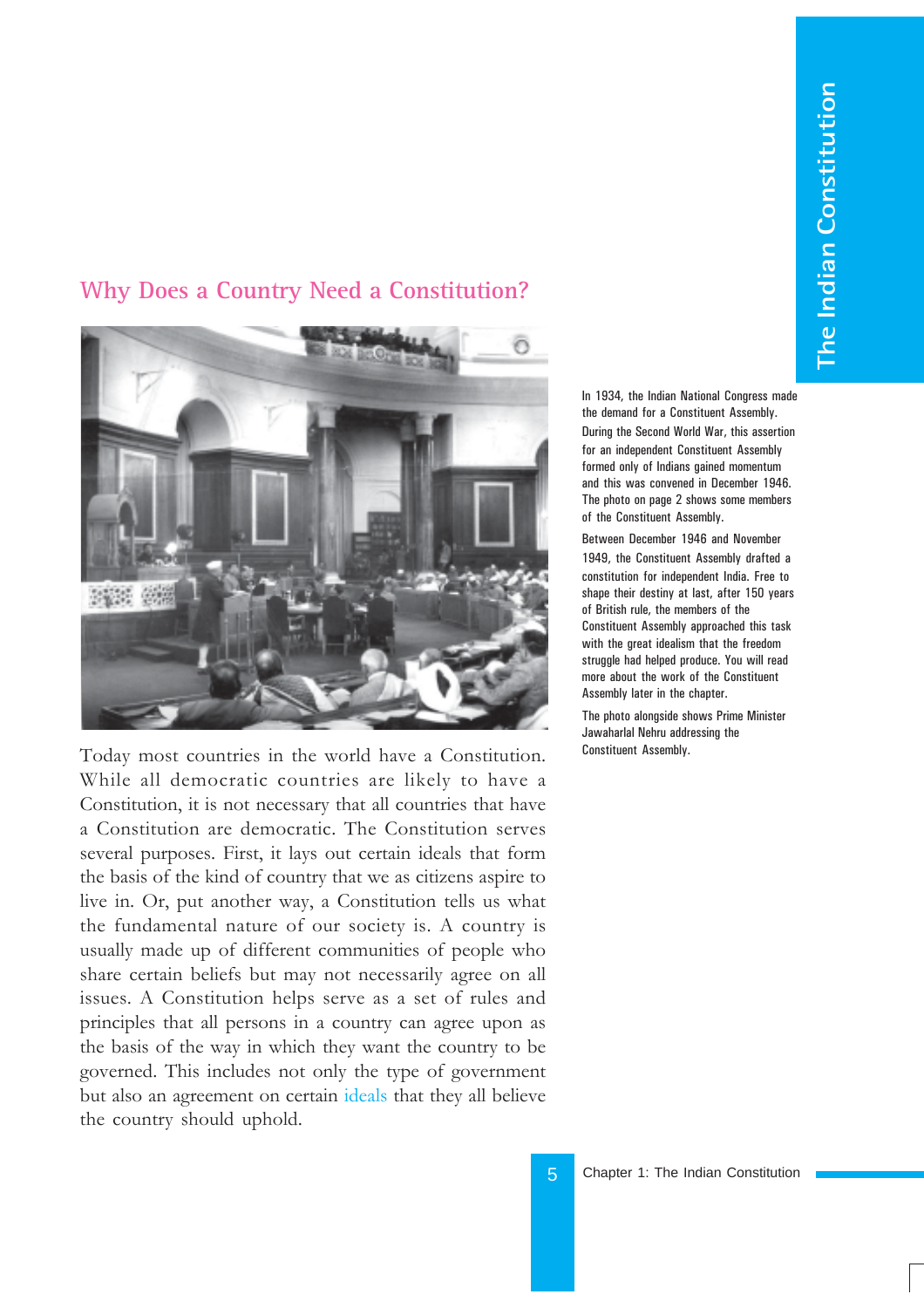

The country of Nepal has witnessed several people's struggles for democracy. There was a people's struggle in 1990 that established democracy that lasted for 12 years until 2002. In October 2002, King Gyanendra, citing the Maoist uprising in the countryside as his reason, began taking over different aspects of the government with the army's assistance. The King then finally took over as the head of government in February 2005. In November 2005, the Maoists joined other political parties to sign a 12-point agreement. This agreement signalled to the larger public an imminent return to democracy and peace. In 2006, this people's movement for democracy began gaining immense force. It repeatedly refused the small concessions that the King made and finally in April 2006 the King restored the Third Parliament and asked the political parties to form a government. In 2007, Nepal adopted an interim Constitution. The above photos show scenes from the people's movement for democracy in 2006.

**Discuss with your teacher what you understand by the term 'constitutive'. Provide one example of 'constitutive rules' from your everyday life.**

**Why do the people of Nepal want a new Constitution?**



Let us try and understand what we mean by this through two contrasting situations in the recent history of Nepal, a country that borders India on the north. Until quite recently, Nepal was a monarchy. The previous Constitution of Nepal, which had been adopted in 1990, reflected the fact that the final authority rested with the King. A people's movement in Nepal fought for several decades to establish democracy and in 2006 they finally succeeded in putting an end to the powers of the King. Now the people have to write a new Constitution to establish Nepal as a democracy. The reason that they do not want to continue with the previous Constitution is because it does not reflect the ideals of the country that they want Nepal to be, and that they have fought for.

As in the game of football, in which a change in the constitutive rules will change the game altogether, Nepal, by moving from a monarchy to a democratic government, needs to change all its constitutive rules in order to usher in a new society. This is why, the people of Nepal are in the process of writing a new Constitution for the country. The caption alongside elaborates Nepal's struggle for democracy.

The second important purpose of a Constitution is to define the nature of a country's political system. For example, Nepal's earlier Constitution stated that the country was to be ruled by the King and his council of ministers. In countries that have adopted a democratic form of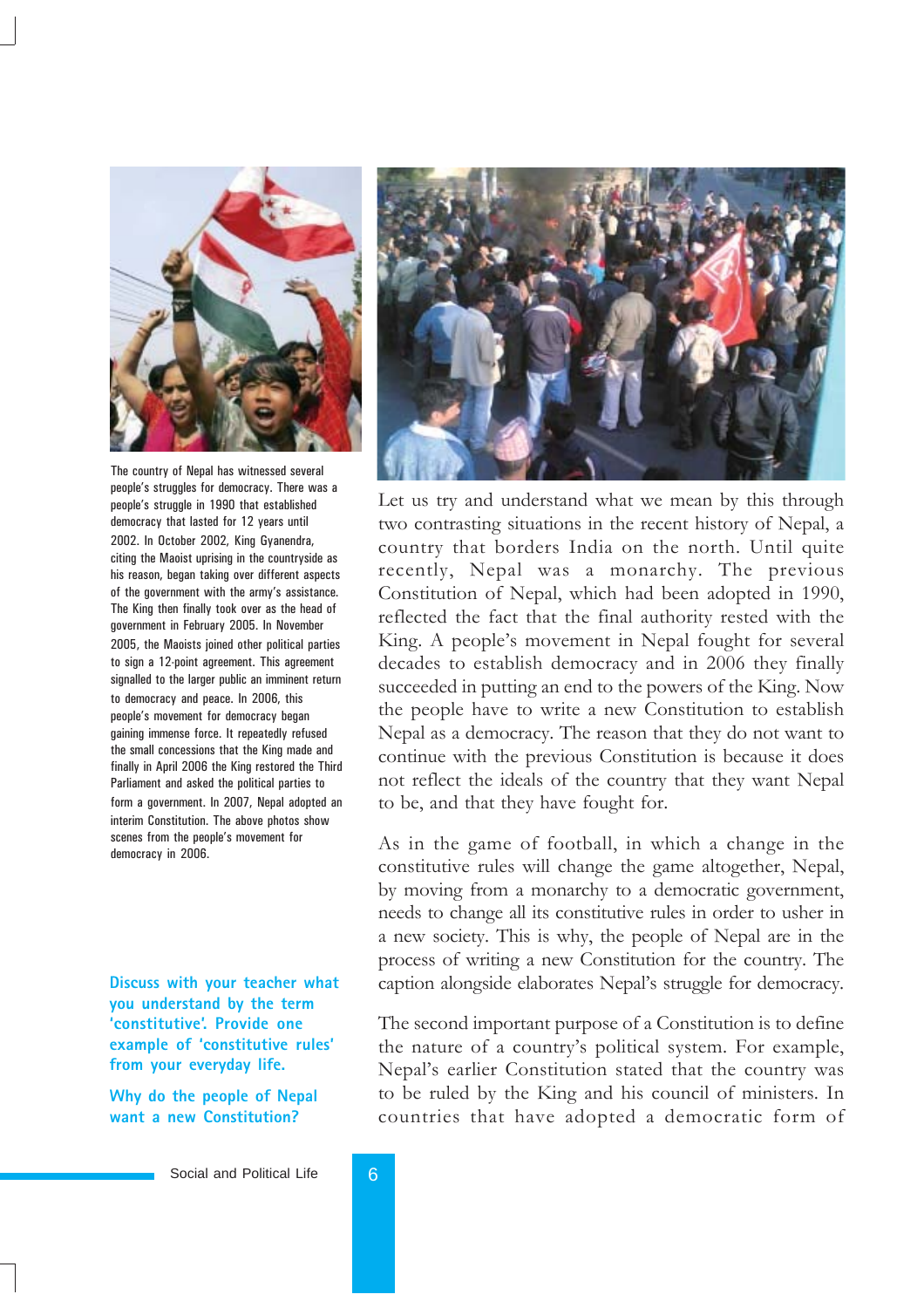government or polity, the Constitution plays a crucial role in laying out certain important guidelines that govern decision-making within these societies.

In a democracy, we choose our leaders so that they can exercise power responsibly on our behalf. However, there is always the possibility that these leaders might misuse their authority and the Constitution usually provides safeguards against this. This misuse of authority can result in gross injustice as demonstrated in the classroom situation below:



In democratic societies, the Constitution often lays down rules that guard against this misuse of power by our political leaders. In the case of the Indian Constitution, about which you will read more later in this chapter, many of these laws are contained in the section on Fundamental Rights. Do you recall the chapter on the Dalit writer, Om Prakash Valmiki's experiences in school from your Class VII book? In that chapter, we talked about the discrimination Om Prakash faced because he was a Dalit. You read about how the Indian Constitution guarantees the right to equality to all persons and says that no citizen can be discriminated against on grounds of religion, race, caste, gender, and place of birth. The Right to Equality is one of the Fundamental Rights guaranteed by the Indian Constitution.

**1. In what way is the class monitor misusing his power?**

**2. In which of the following situations is a minister misusing his power: a) refuses to sanction a project of his ministry for sound technical reasons; b) threatens to send his security staff to rough up his neighbour; c) calls up the police station asking them not to register a complaint that is likely to be filed against his relative.**

7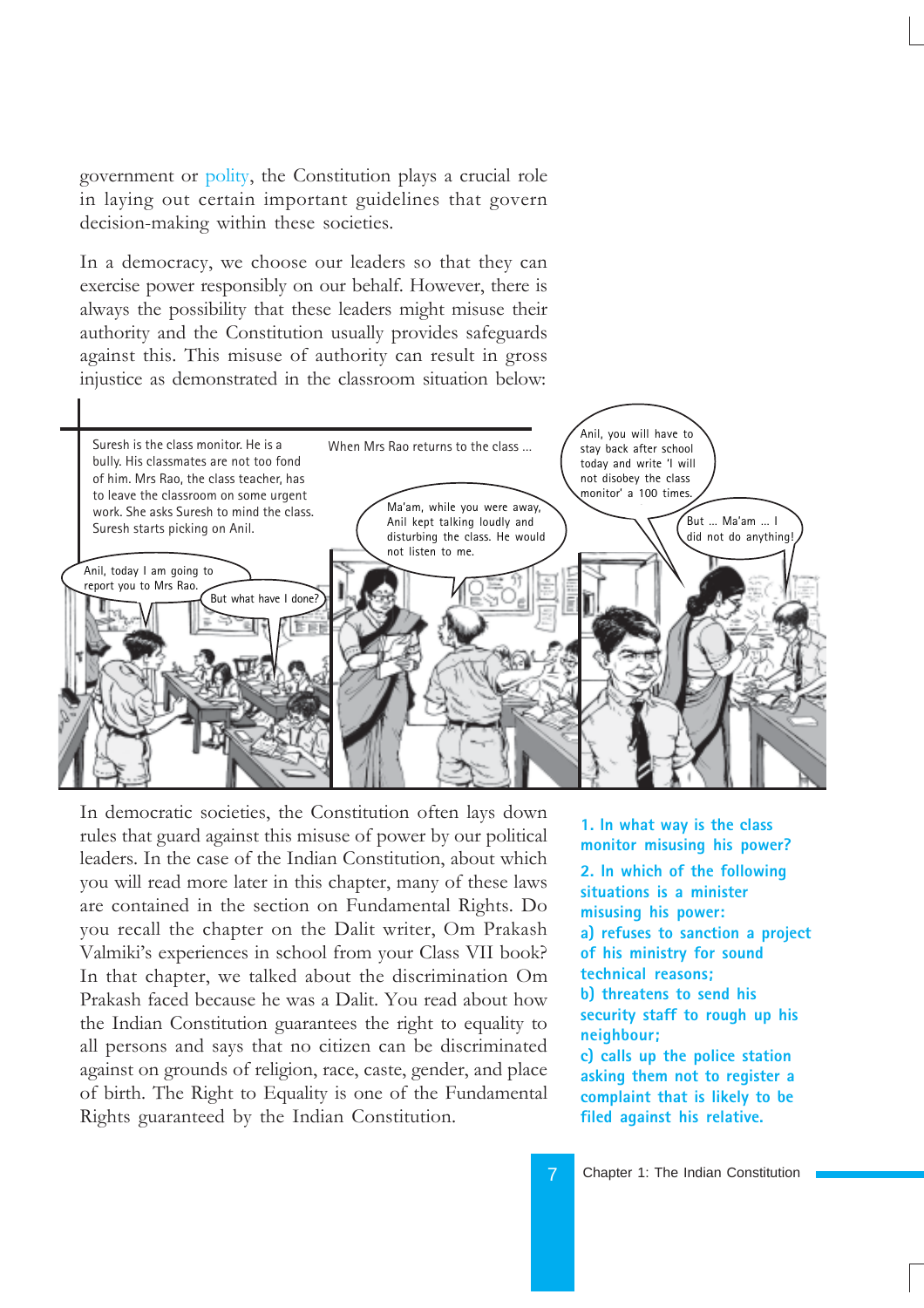

**Who is in a minority in the above storyboard? In what way is this minority being dominated by the decision taken by the majority?**

anything that is routinely available to the majority. Another reason why we have a Constitution is precisely to prevent this tyranny or domination by the majority of a minority. This can refer to one community dominating another, i.e. inter-community domination, or members of one community dominating others within the same community, i.e. intra-community domination.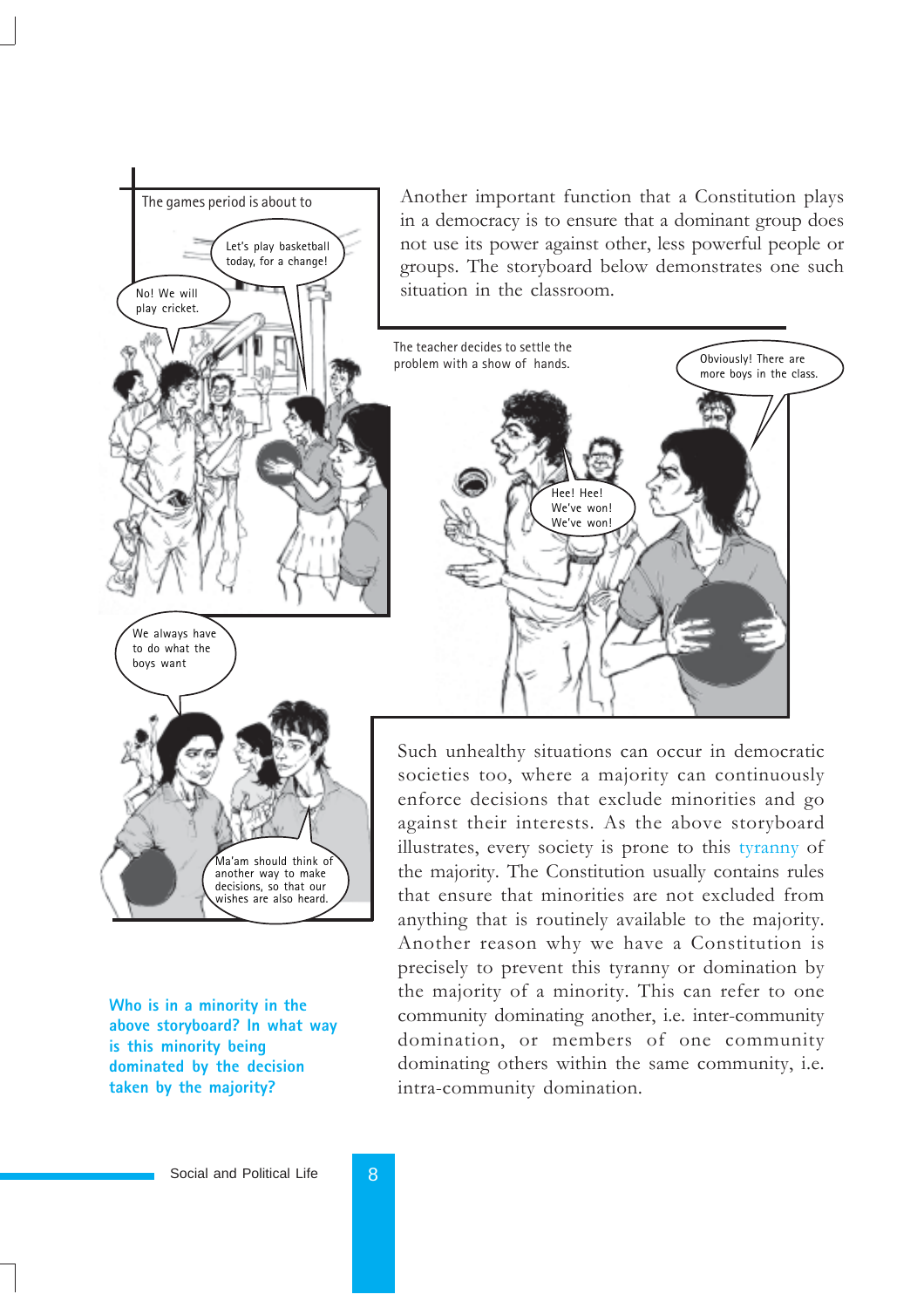The third significant reason why we need a Constitution is to save us from ourselves. This may sound strange but what is meant by this is that we might at times feel strongly about an issue that might go against our larger interests and the Constitution helps us guard against this. Look at the storyboard below to understand this better:



Similarly, the Constitution helps to protect us against certain decisions that we might take that could have an adverse effect on the larger principles that the country believes in. For example, it is possible that many people who live in a democracy might come to strongly feel that party politics has become so acrimonious that we need a strong dictator to set this right. Swept by this emotion, they may not realise that in the long run, dictatorial rule goes against all their interests. A good Constitution does not allow these whims to change its basic structure. It does not allow for the easy overthrow of provisions that guarantee rights of citizens and protect their freedom.

From the above discussion, you will understand that the Constitution plays a very important role in democratic societies.



watch TV. There are so many

**Why was Shabnam happy that she had not watched TV? What would you have done in a similar situation?**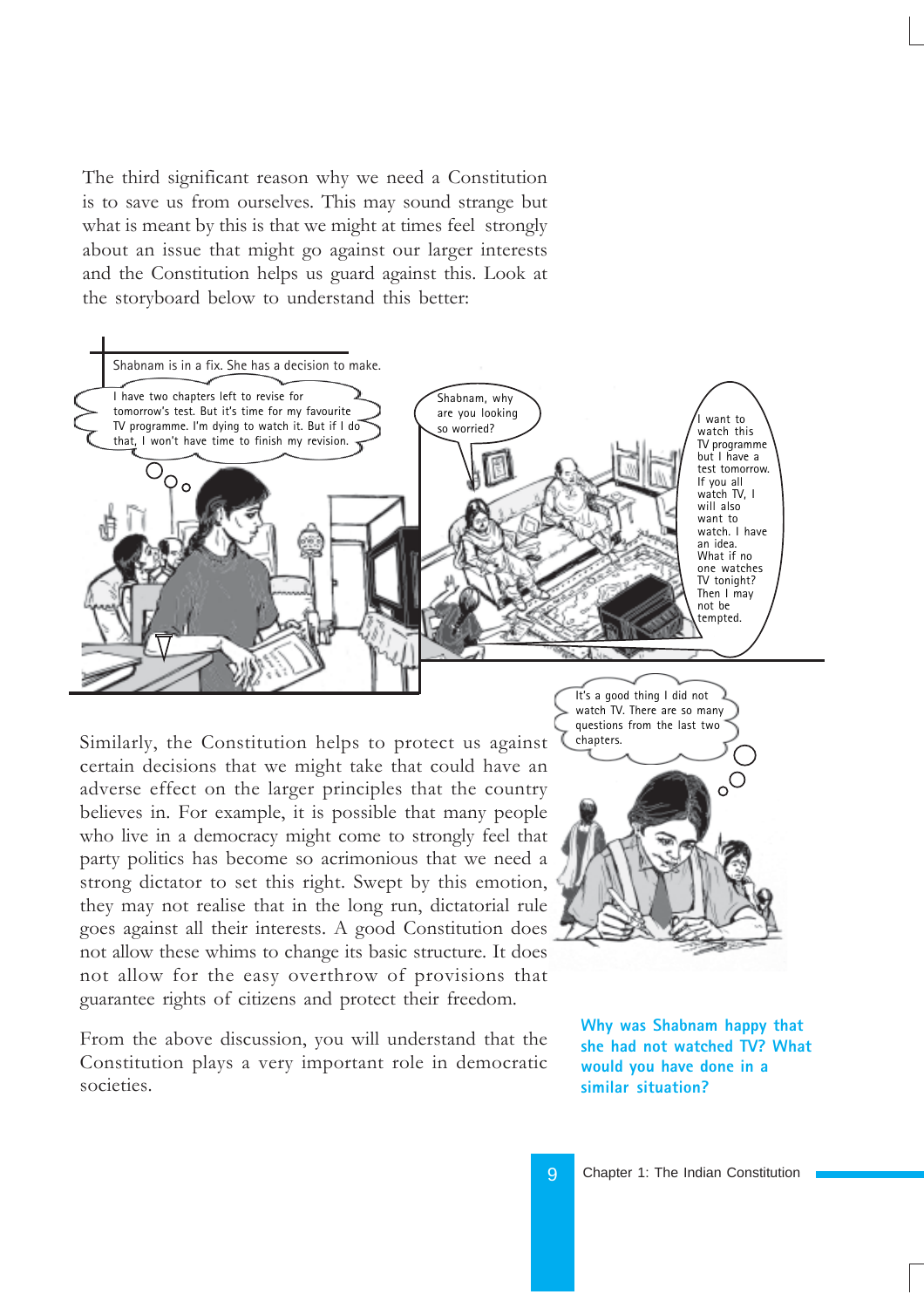Let us recap the reasons why the Constitution plays an important role in democratic societies by recalling the constitutive rules that you have read about through these examples:

| Example                                                                                                            | <b>Constitutive Rules</b>                                                       |
|--------------------------------------------------------------------------------------------------------------------|---------------------------------------------------------------------------------|
| The people of Nepal are writing a new<br>Constitution after the success of the<br>people's movement for democracy. | It lays down ideals that define the kind of<br>country that we want to live in. |
| Suresh, the class monitor wrongly picks on<br>Anil, his classmate.                                                 |                                                                                 |
| The girls do not get to play basketball<br>because the boys are a majority in class.                               |                                                                                 |
| Shabnam decides to revise her chapters<br>instead of watching TV.                                                  |                                                                                 |

Now let us try and understand the ways in which the above points get translated into certain ideals and rules by studying some key features of the Indian Constitution.

### **The Indian Constitution: Key Features**

By the beginning of the twentieth century, the Indian national movement had been active in the struggle for independence from British rule for several decades. During the freedom struggle the nationalists had devoted a great deal of time to imagining and planning what a free India would be like. Under the British, they had been forced to obey rules that they had had very little role in making. The long experience of authoritarian rule under the colonial state convinced Indians that free India should be a democracy in which everyone should be treated equally and be allowed to participate in government. What remained to be done then was to work out the ways in which a democratic government would be set up in India and the rules that would determine its functioning. This was done not by one person but by a group of around 300 people who became members of the Constituent Assembly in 1946 and who met periodically for the next three years to write India's Constitution.



There was an extraordinary sense of unity amongst the members of the Constituent Assembly. Each of the provisions of the future constitution was discussed in great detail and there was a sincere effort to compromise and reach an agreement through consensus. The above photo shows Sardar Vallabhbhai Patel, a prominent member of the Constituent Assembly.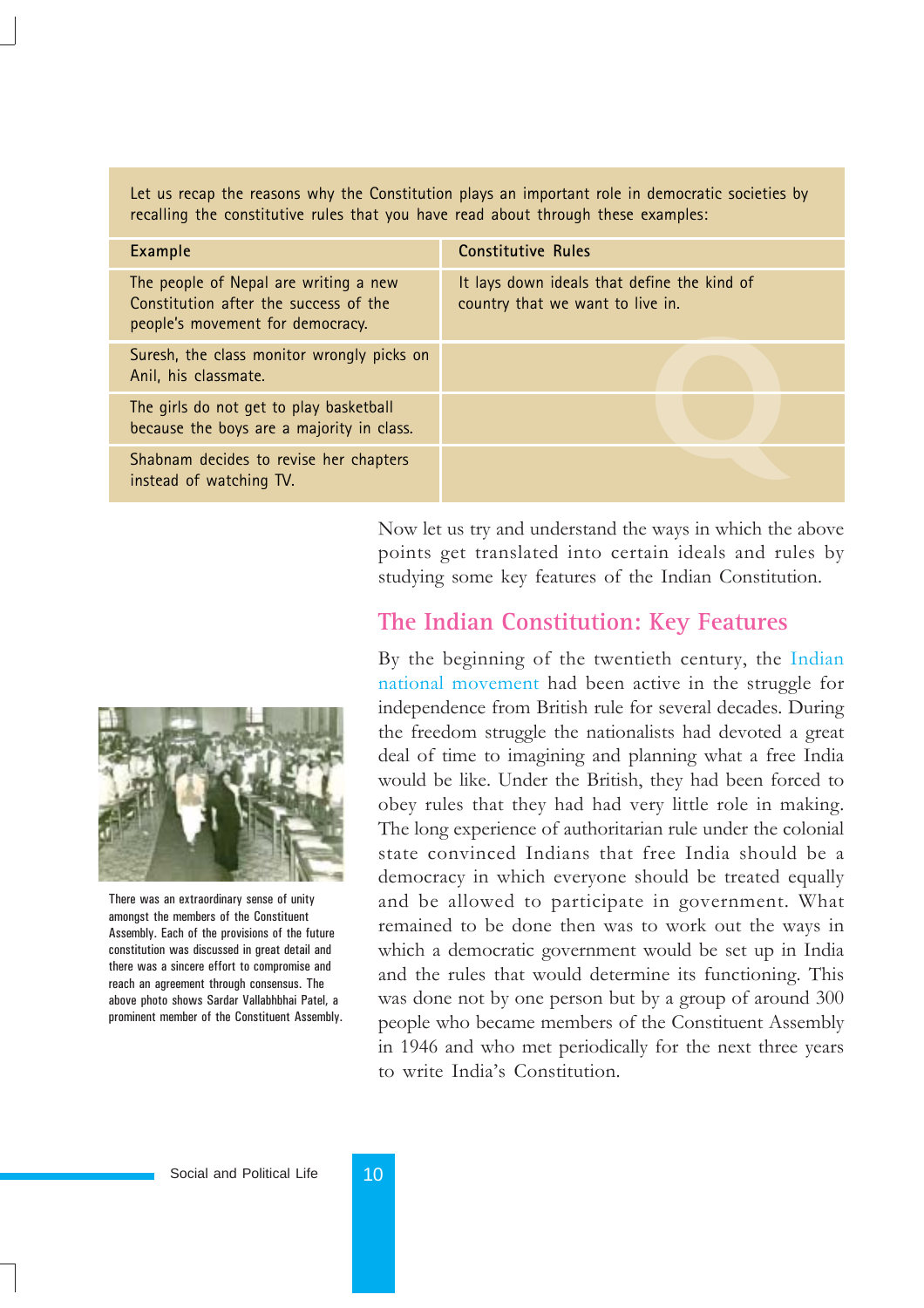These members of the Constituent Assembly had a huge task before them. The country was made up of several different communities who spoke different languages, belonged to different religions, and had distinct cultures. Also, when the Constitution was being written, India was going through considerable turmoil. The partition of the country into India and Pakistan was imminent, some of the Princely States remained undecided about their future, and the socio-economic condition of the vast mass of people appeared dismal. All of these issues played on the minds of the members of the Constituent Assembly as they drafted the Constitution. They rose to the occasion and gave this country a visionary document that reflects a respect for maintaining diversity while preserving national unity. The final document also reflects their concern for eradicating poverty through socio-economic reforms as well as emphasing the crucial role the people can play in choosing their representatives.

Listed below are the key features of the Indian Constitution. While reading these, keep in mind the above-mentioned concerns of diversity, unity, socio-economic reform and representation that the authors of this document were grappling with. Try and understand the ways in which they tried to balance these concerns with their commitment to transforming independent India into a strong, democratic society.

**1. Federalism:** This refers to the existence of more than one level of government in the country. In India, we have governments at the state level and at the centre. Panchayati Raj is the third tier of government and you have read about this in your Class VI book. We looked at the functioning of the state government in your Class VII book and this year we will read more about the central government.

The vast number of communities in India meant that a system of government needed to be devised that did not involve only persons sitting in the capital city of New Delhi and making



Dr Babasaheb Ambedkar is known as the Father of the Indian Constitution. Dr Ambedkar believed that his participation in the Constituent Assembly helped the Scheduled Castes get some safeguards in the draft constitution. But he also stated that although the laws might exist, Scheduled Castes still had reason to fear because the administration of these laws were in the hands of 'caste Hindu officers'. He, therefore, urged Scheduled Castes to join the government as well as the civil services.

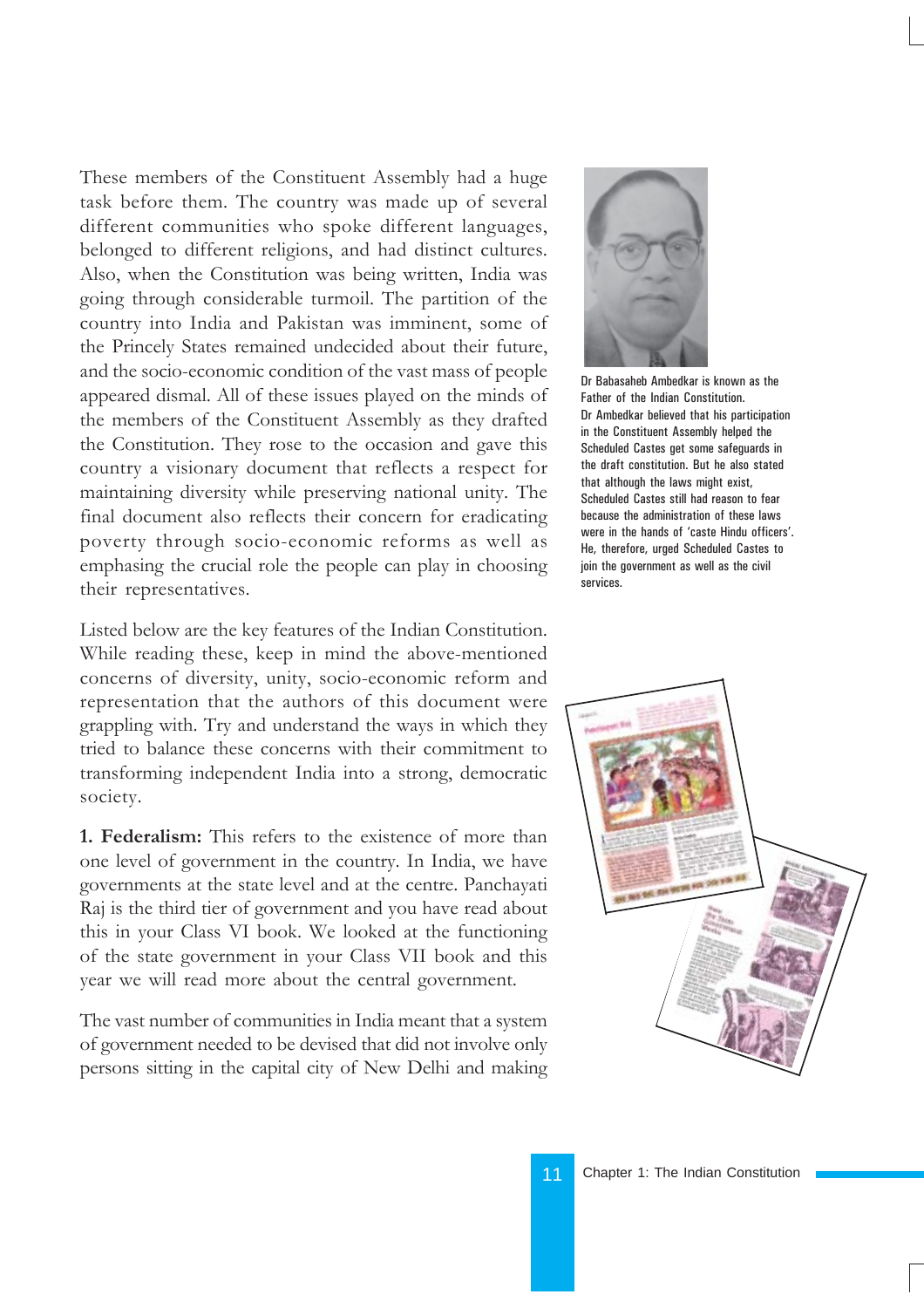When the Constituent Assembly adopted the principle of universal adult franchise, Shri A.K. Ayyar, a member, remarked that this was done, "with an abundant faith in the common man and the ultimate success of democratic rule, and in the full belief that the introduction of democratic government on the basis of adult suffrage will bring enlightenment and promote the well-being, the standard of life, the comfort, and the decent living of the common man".

Austin, G. 1966. *The Indian Constitution: Cornerstone of a Nation*. Clarendon Press, Oxford.

The photo below shows people standing in line to cast their votes.

decisions for everyone. Instead, it was important to have another level of government in the states so that decisions could be made for that particular area. While each state in India enjoys autonomy in exercising powers on certain issues, subjects of national concern require that all of these states follow the laws of the central government. The Constitution contains lists that detail the issues that each tier of government can make laws on. In addition, the Constitution also specifies where each tier of government can get the money from for the work that it does. Under federalism, the states are not merely agents of the federal government but draw their authority from the Constitution as well. All persons in India are governed by laws and policies made by each of these levels of government.

**2. Parliamentary Form of Government**: The different tiers of government that you just read about consist of representatives who are elected by the people. Your Class VII book began with the story of Kanta who was standing in line to vote during an election. The

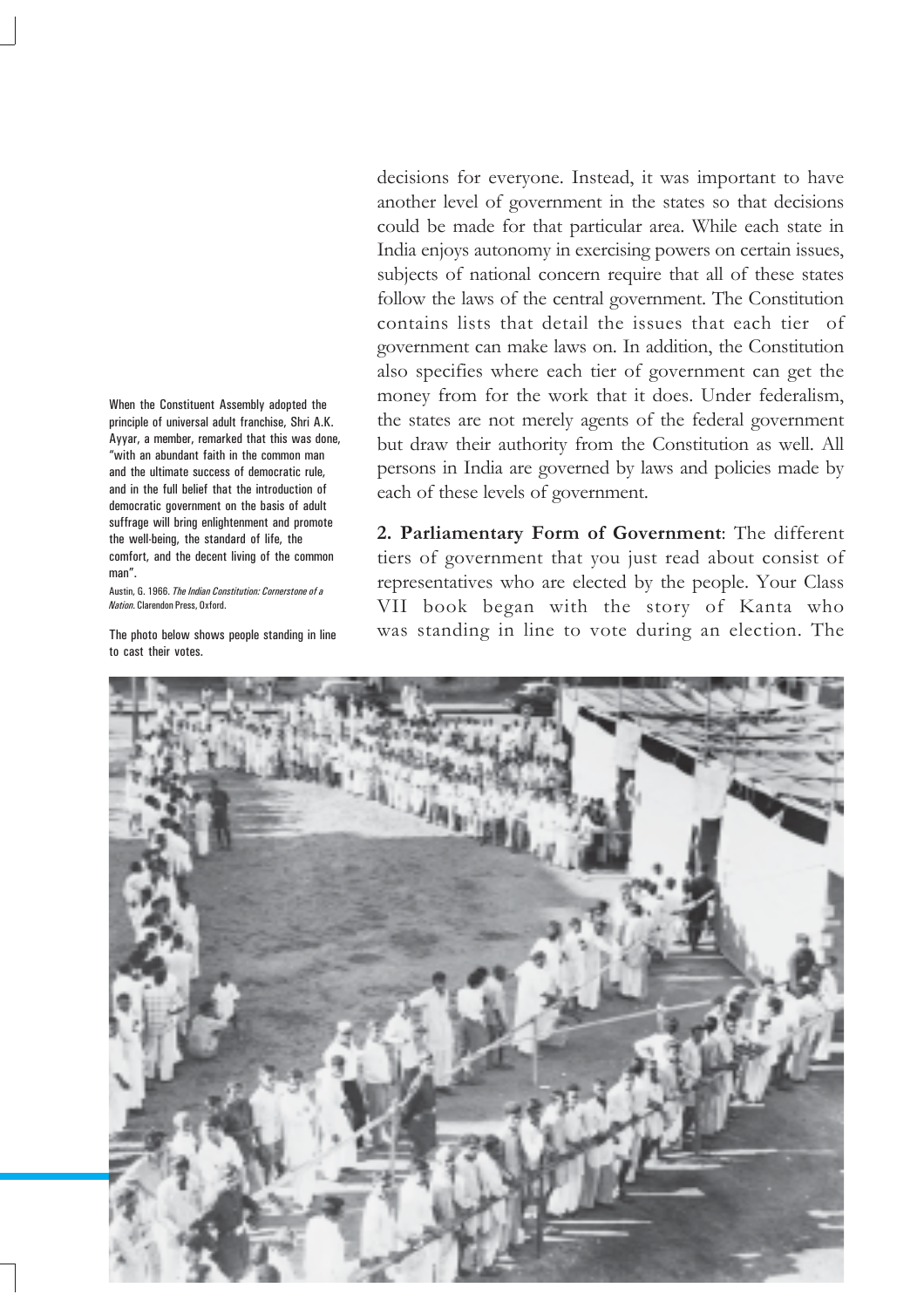Constitution of India guarantees universal adult suffrage for all citizens. When they were making the Constitution, the members of the Constituent Assembly felt that the freedom struggle had prepared the masses for universal adult suffrage and that this would help encourage a democratic mindset and break the clutches of traditional caste, class and gender hierarchies. This means that the people of India have a direct role in electing their representatives. Also, every citizen of the country, irrespective of his/her social background, can also contest in elections. These representatives are accountable to the people. You will read more about why representation is crucial to democratic functioning in Unit 2 of this book.

**3. Separation of Powers**: According to the Constitution, there are three organs of the State. These are the legislature, the executive and the judiciary. The legislature refers to our elected representatives. The executive is a smaller group of people who are responsible for implementing laws and running the government. The judiciary, of which you will read more in Unit 3 of this book, refers to the system of courts in this country. In order to prevent the misuse of power by any one branch of the State, the Constitution says that each of these organs should exercise different powers. Through this, each organ acts as a check on the other organs of the State and this ensures the balance of power between all three.

The word 'State' is often used in this chapter. This does NOT refer to state governments. Rather when we use State, we are trying to distinguish it from 'government'. 'Government' is responsible for administering and enforcing laws. The government can change with elections. The State on the other hand refers to a political institution that represents a sovereign people who occupy a definite territory. We can, thus, speak of the Indian State, the Nepali State etc. The Indian State has a democratic form of government. The government (or the executive) is one part of the State. The State refers to more than just the government and cannot be used interchangeably with it.



Members of the Constituent Assembly feared that the executive might become too strong and ignore its responsibility to the legislature. The Assembly, therefore, included a number of provisions in the Constitution to limit and control the action taken by the executive branch of government as a whole. The above photo shows members of the Constituent Assembly deep in discussion.

**Discuss the difference between State and Government with your teacher.**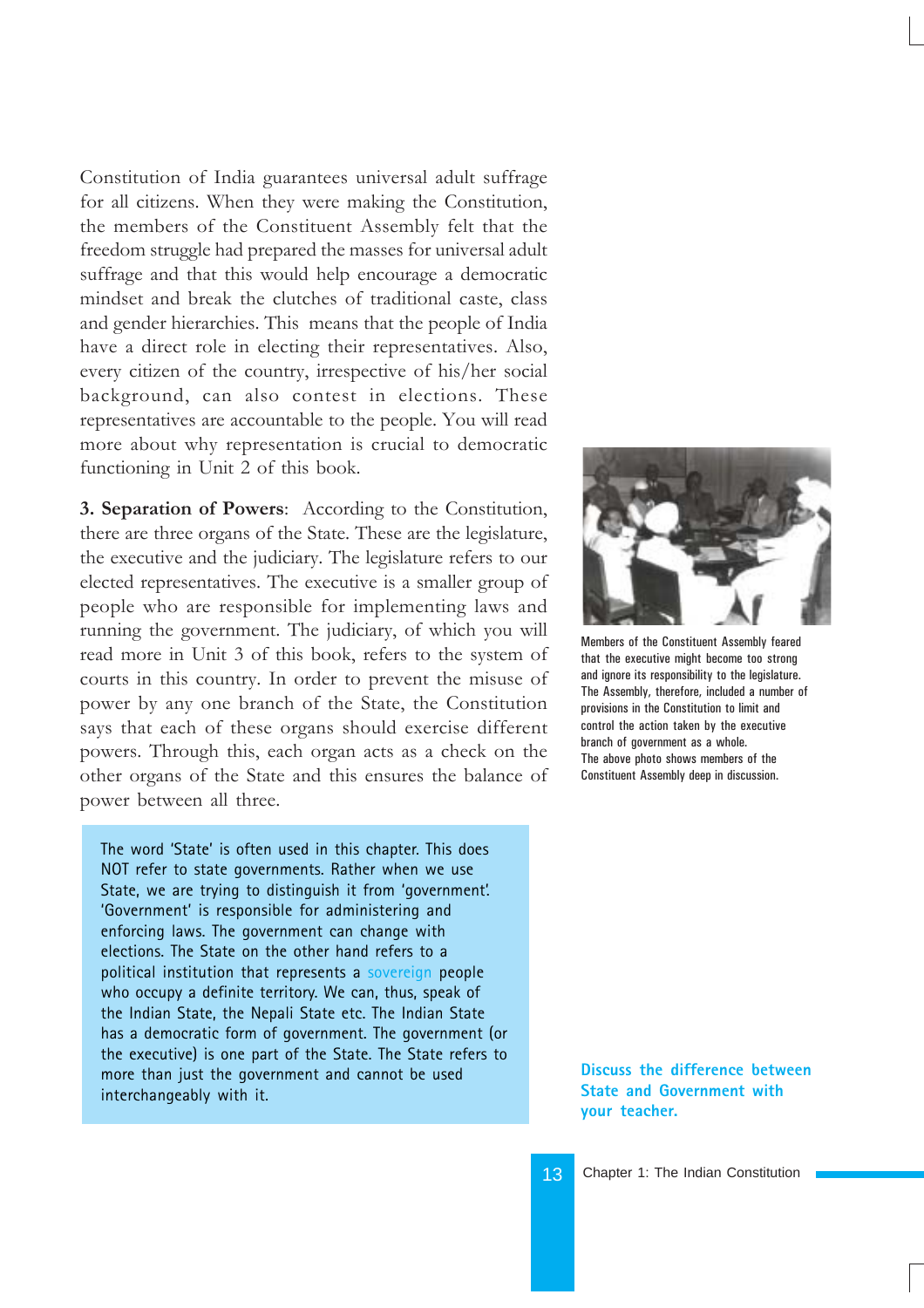#### **The Fundamental Rights in the Indian Constitution include:**

1. **Right to Equality:** All persons are equal before the law. This means that all persons shall be equally protected by the laws of the country. It also states that no citizen can be discriminated against on the basis of their religion, caste or sex. Every person has access to all public places including playgrounds, hotels, shops etc. The State cannot discriminate against anyone in matters of employment. But there are exceptions to this that you will read about later in this book. The practice of untouchability has also been abolished.

2. **Right to Freedom:** This includes the right to freedom of speech and expression, the right to form associations, the right to move freely and reside in any part of the country, and the right to practise any profession, occupation or business. 3. **Right against Exploitation:** The Constitution prohibits trafficking, forced labour, and children working under 14 years of age.

4. **Right to Freedom of Religion:** Religious freedom is provided to all citizens. Every person has the right to practise, profess and propagate the religion of their choice.

5. **Cultural and Educational Rights:** The Constitution states that all minorities, religious or linguistic, can set up their own educational institutions in order to preserve and develop their own culture. 6. **Right to Constitutional Remedies:** This allows citizens to move the court if they believe that any of their Fundamental Rights have been violated by the State.

**4. Fundamental Rights**: The section on Fundamental Rights has often been referred to as the 'conscience' of the Indian Constitution. Colonial rule had created a certain suspicion of the State in the minds of the nationalists and they wanted to ensure that a set of written rights would guard against the misuse of State power in independent India. Fundamental Rights, therefore, protect citizens against the arbitrary and absolute exercise of power by the State. The Constitution, thus, guarantees the rights of individuals against the State as well as against other individuals.

Moreover, the various minority communities also expressed the need for the Constitution to include rights that would protect their group. The Constitution, therefore, also guarantees the rights of minorities against the majority. As Dr Ambedkar has said about these Fundamental Rights, their object is two-fold. The first objective is that every citizen must be in a position to claim those rights. And secondly, these rights must be binding upon every authority that has got the power to make laws.

In addition to Fundamental Rights, the Constitution also has a section called Directive Principles of State Policy. This section was designed by the members of the Constituent Assembly to ensure greater social and economic reform, and to serve as a guide to the independent Indian State to institute laws and policies that help reduce the poverty of the masses.

**Which Fundamental Rights will the following situations violate:**

- **If a 13-year old child is working in a factory manufacturing carpets.**
- **If a politician in one state decides to not allow labourers from other states to work in his state.**
- **If a group of people are not given permission to open a Telugu-medium school in Kerala.**
- **If the government decides not to promote an officer of the armed forces because she is a woman.**

#### Social and Political Life 14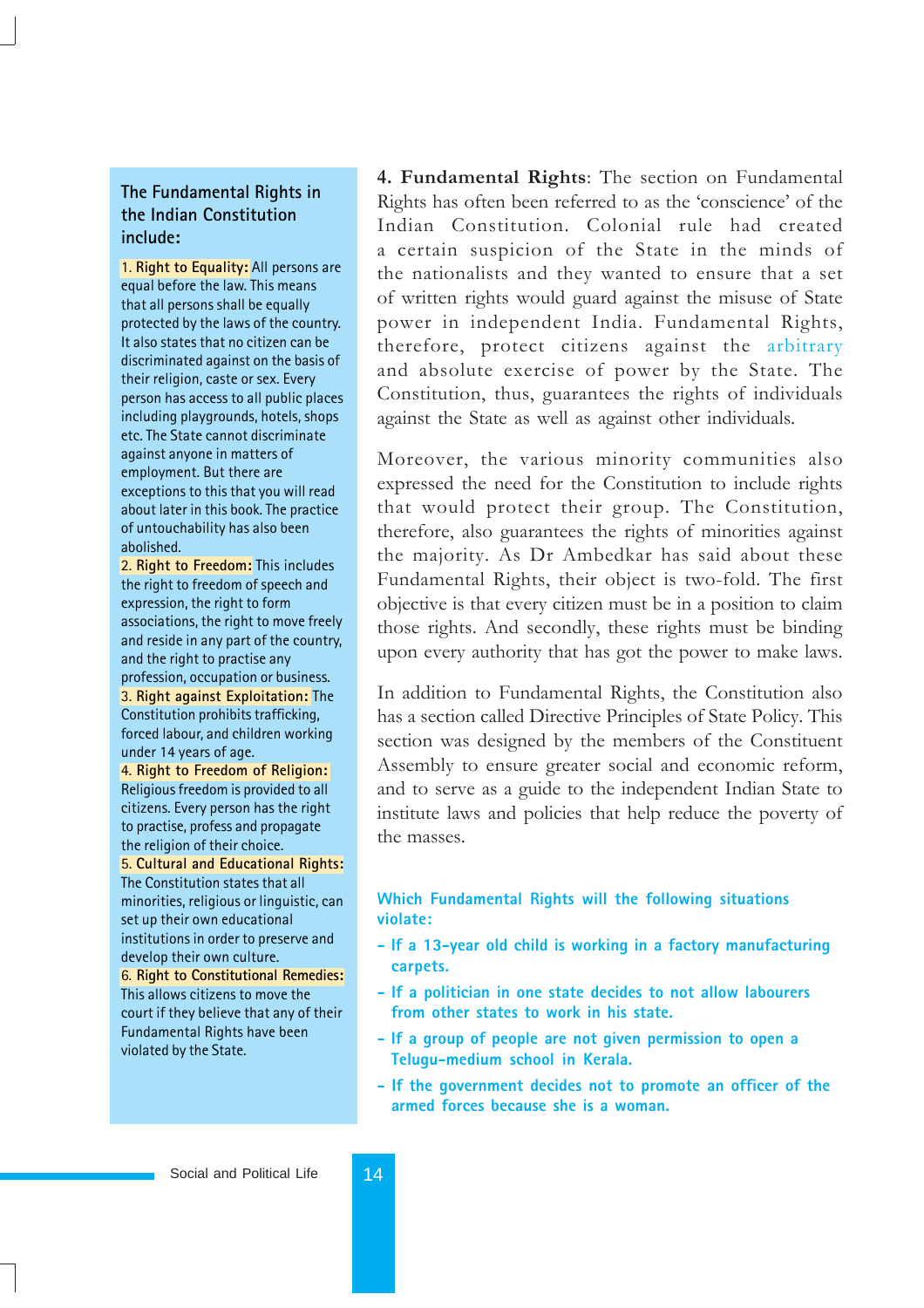**5. Secularism:** A secular state is one in which the state does not officially promote any one religion as the state religion. We will read more about this in the following chapter.

You now understand the ways in which a country's history often determines the kind of Constitution that a country adopts for itself. The Constitution plays a crucial role in laying out the ideals that we would like all citizens of the country to adhere to, including the representatives that we elect to rule us. Just like in the game of football, a change of constitutive rules will affect the game. Indian Constitution has been changed over the years to reflect new concerns of the polity. Often a major change in the

Constitution means a change in the fundamental nature of the country. We saw this in the case of Nepal and how it needs to adopt a new Constitution after it has recently become a democratic society.

The different features of the Indian Constitution outlined above, involve complicated ideas that are often not easy to grasp. Don't worry too much about this for the moment. In the rest of the book as well as in your higher classes, you will read more about these different features of the Indian

Constitution and understand more substantively what they mean.

**The Constitution also mentions fundamental duties. Find out with the help of your teacher what these include and why it is important for citizens in a democracy to observe these.**





The above photos show various members signing a copy of the Constitution at its final session. The first photo (from top) shows Prime Minister Pandit Jawaharlal Nehru signing. The second photo is of Dr Rajendra Prasad, President of the Constituent Assembly. The last photo shows the following persons (from right to left): Shri Jairamdas Daulatram, Minister for Food and Agriculture; Rajkumari Amrit Kaur, Health Minister; Dr John Mathai, Finance Minister; Sardar Vallabhbhai Patel, Deputy Prime Minister and behind him Shri Jagjivan Ram, Labour Minister.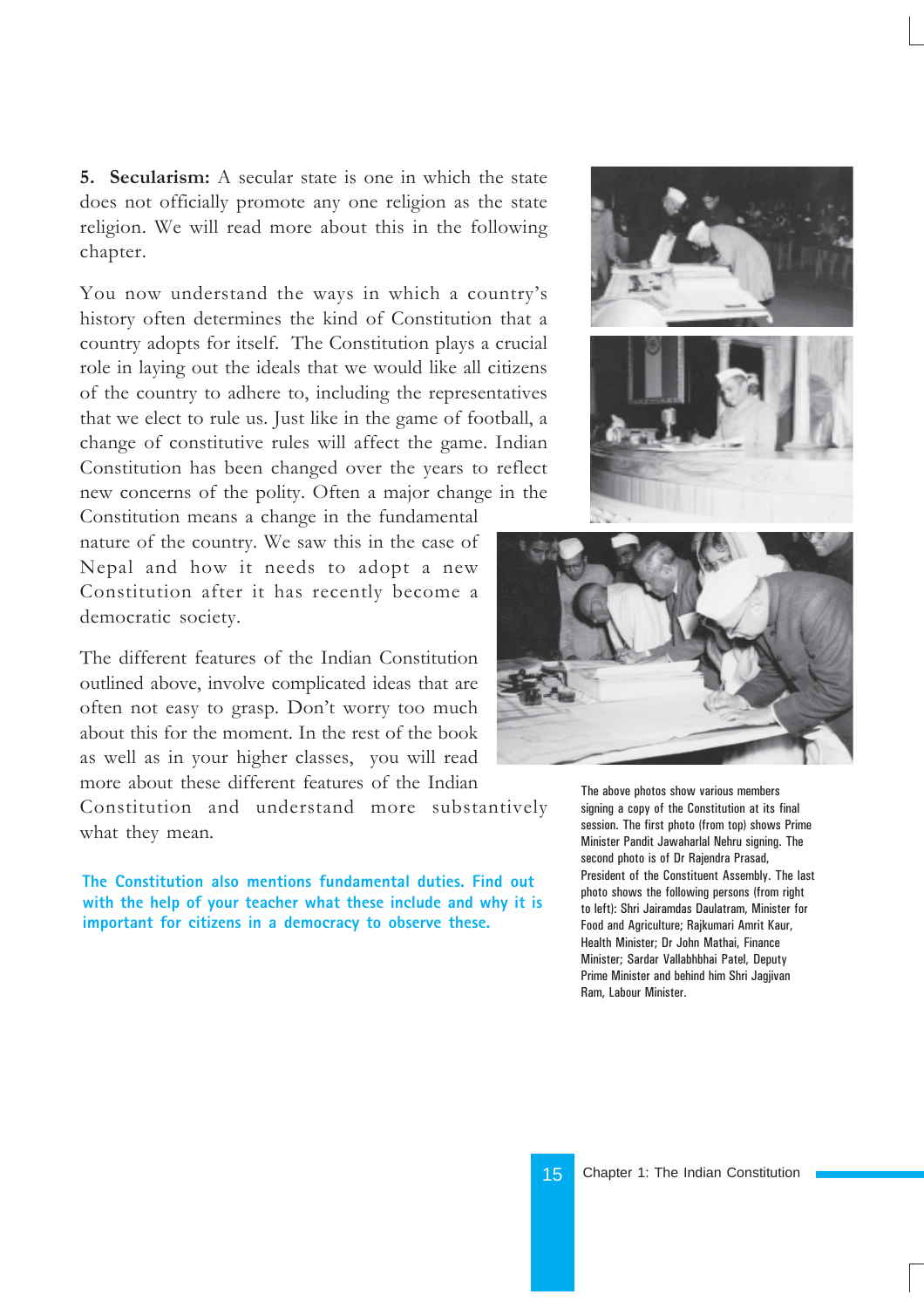# Exercises

- 1. Why does a democratic country need a Constitution?
- 2. Look at the wordings of the two documents given below. The first column is from the 1990 Nepal Constitution. The second column is from the more recent Interim Constitution of Nepal.

| 1990 Constitution of Nepal                                                                                                    | 2007 Interim Constitution                                                                                                                                                                                               |
|-------------------------------------------------------------------------------------------------------------------------------|-------------------------------------------------------------------------------------------------------------------------------------------------------------------------------------------------------------------------|
| Part 7: Executive                                                                                                             | Part 5: Executive                                                                                                                                                                                                       |
| Article 35: Executive Power: The executive<br>power of the kingdom of Nepal shall be<br>exercised exclusively by His Majesty. | The executive power of Nepal shall, pursuant<br>to this Constitution and other laws, be vested<br>in the Council of Ministers.<br>The executive functions of Nepal shall be<br>taken in the name of the Prime Minister. |

What is the difference in who exercises 'Executive Power' in the above two Constitutions of Nepal? Keeping this in mind, why do you think Nepal needs a new Constitution today?

- 3. What would happen if there were no restrictions on the power of elected representatives?
- 4. In each of the following situations, identify the minority. Write one reason why you think it is important to respect the views of the minority in each of these situations.
	- (a) In a school with 30 teachers, 20 of them are male.
	- (b) In a city, 5 per cent of the population are Buddhists.
	- (c) In a factory mess for all employees, 80 per cent are vegetarians.
	- (d) In a class of 50 students, 40 belong to more well-off families.
- 5. The column on the left lists some of the key features of the Indian Constitution. In the other column write two sentences, in your own words, on why you think this feature is important:

| <b>Key Feature</b>               | Significance |
|----------------------------------|--------------|
| Federalism                       |              |
| Separation of Powers             |              |
| <b>Fundamental Rights</b>        |              |
| Parliamentary Form of Government |              |

Social and Political Life 16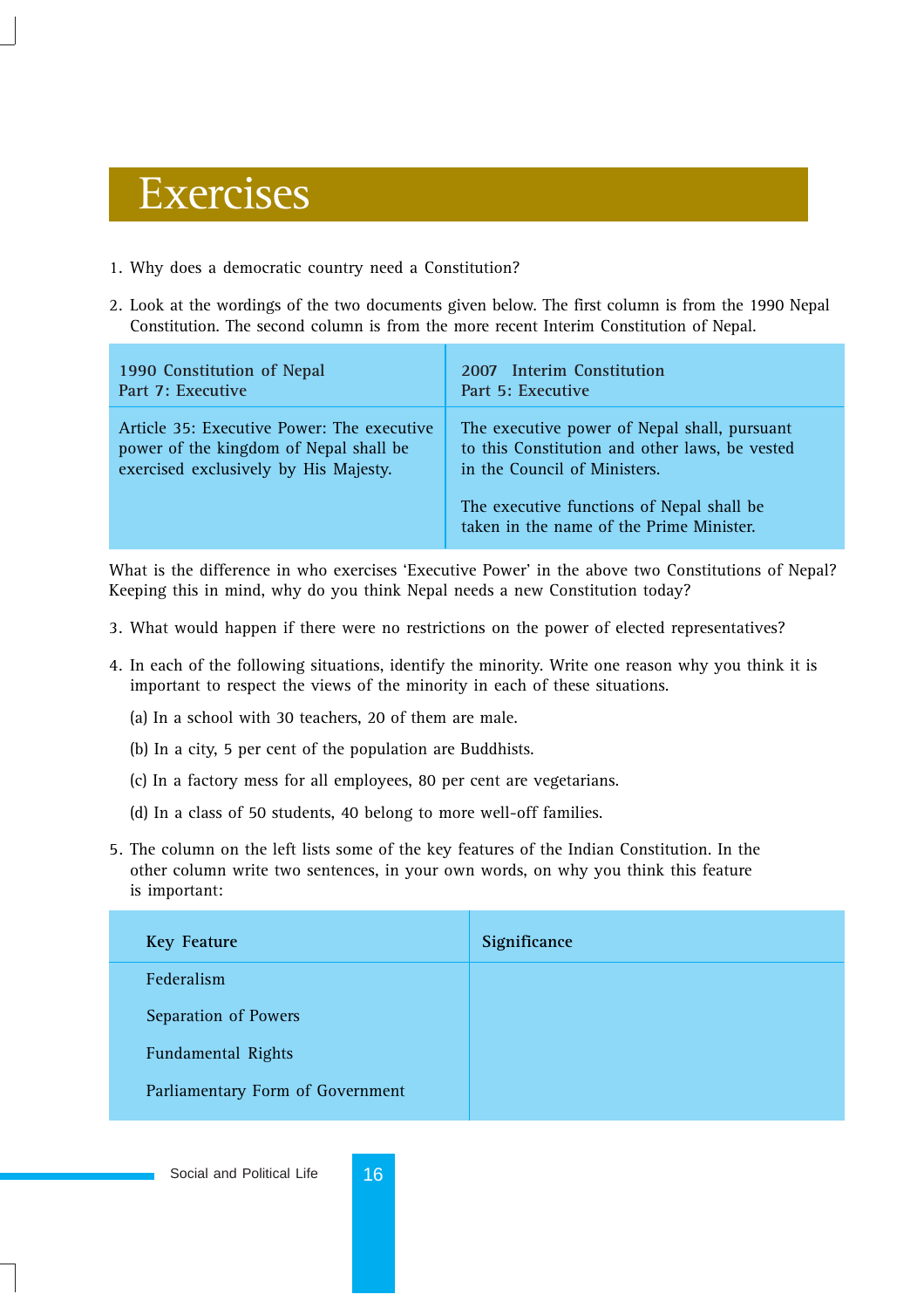- 6. Colour in the following countries in this map:
	- (a) Colour India in red.
	- (b) Colour Nepal in green.
	- (c) Colour Bangladesh in yellow.





**Arbitrary**: When nothing is fixed and is instead left to one's judgment or choice. This can be used to refer to rules that are not fixed, or decisions that have no basis etc.

**Ideal:** A goal or a principle in its most excellent or perfect form.

**Indian national movement**: The Indian national movement emerged in nineteenthcentury India and saw thousands of men and women coming together to fight British rule. This culminated in India's independence in 1947. You will learn about this in greater detail in your history textbook this year.

**Polity:** A society that has an organised political structure. India is a democratic polity.

**Sovereign**: In the context of this chapter it refers to an independent people.

**Trafficking:** The practice of the illegal buying and selling of different commodities across national borders. In the context of Fundamental Rights discussed in this chapter, it refers to illegal trade in human beings, particularly women and children.

**Tyranny:** The cruel and unjust use of power or authority.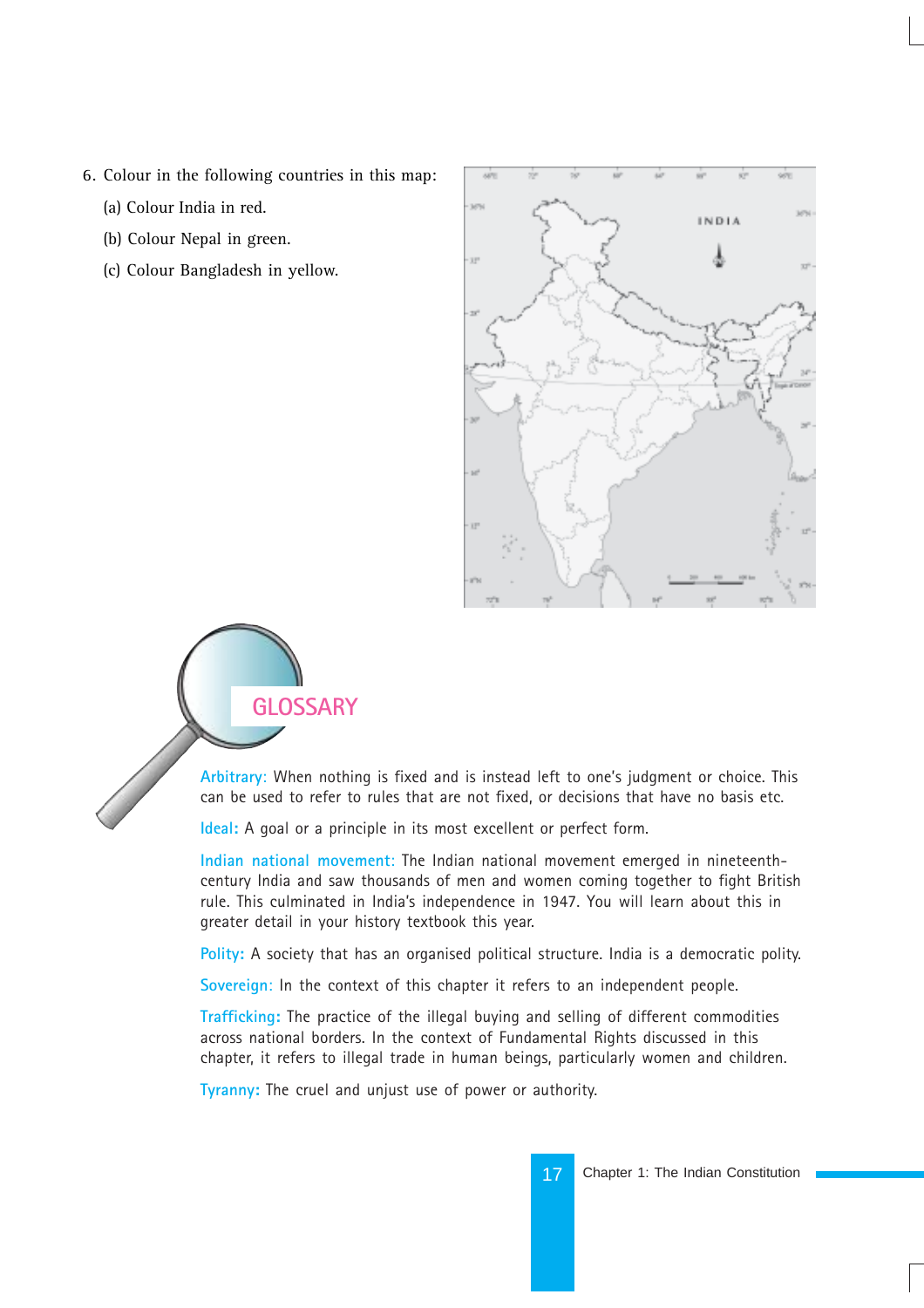## Chapter 2

Social and Political Life 18

# **Understanding Secularism**

Imagine yourself as a Hindu or Muslim living in a part of the United States of America where Christian fundamentalism is very powerful. Suppose that despite being a US citizen, no one is willing to rent their house to you. How would this make you feel? Would it not make you feel resentful? What if you decided to complain against this discrimination and were told to go back to India. Would this not make you feel angry? Your anger could take two forms. First, you might react by saying that Christians should get the same treatment in places where Hindus and Muslims are in a majority. This is a form of retaliation. Or, you might take the view that there should be justice for all. You may fight, stating that no one should be discriminated against on grounds of their religious practices and beliefs. This statement rests on the assumption that all forms of domination related to religion should end. This is the essence of secularism. In this chapter, you will read more about what this means in the Indian context.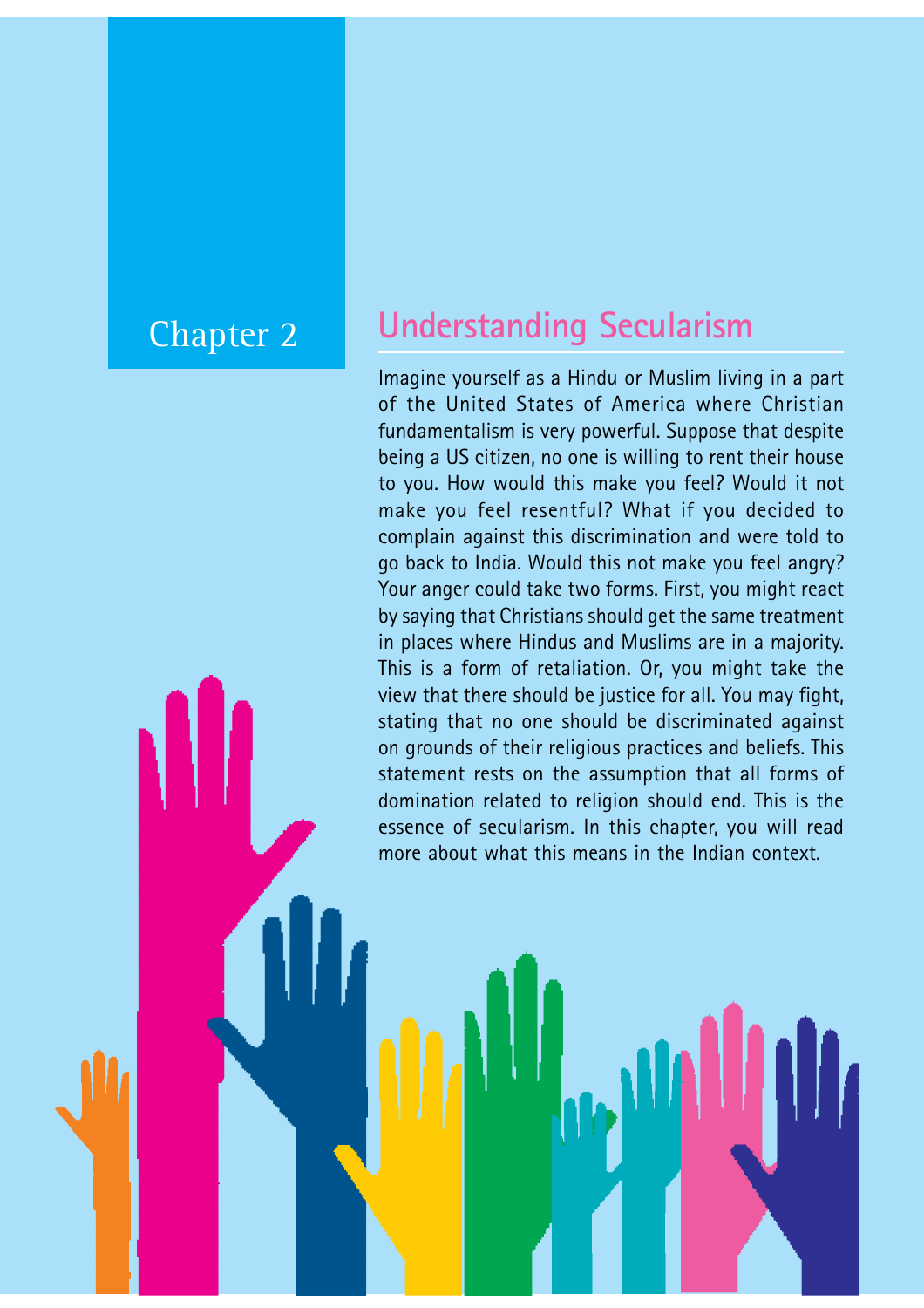History provides us with many examples of discrimination, exclusion and persecution on the grounds of religion. You may have read about how Jews were persecuted in Hitler's Germany and how several million were killed. Now, however, the Jewish state of Israel treats its own Muslim and Christian minorities quite badly. In Saudi Arabia, non-Muslims are not allowed to build a temple, church etc, and nor can they gather in a public place for prayers.

In all of the above examples, members of one religious community either persecute or discriminate against members of other religious communities. These acts of discrimination take place more easily when one religion is given official recognition by the State at the expense of other religions. Clearly no one would wish to be discriminated against because of their religion nor dominated by another religion. In India can the State discriminate against a citizen on the grounds of their religion?

### **What is Secularism?**

In the previous chapter, you read about how the Indian Constitution contains Fundamental Rights that protect us against State power as well as against the tyranny of the majority. The Indian Constitution allows individuals the freedom to live by their religious beliefs and practices as they interpret these. In keeping with this idea of religious freedom for all, India also adopted a strategy of separating the power of religion and the power of the State. Secularism refers to this separation of religion from the State.

**Re-read the introduction to this chapter. Why do you think retaliation is not the proper response to this problem? What would happen if different groups followed this path?**



The three drawings in this chapter were done by students of your age. They were asked to draw on religious tolerance.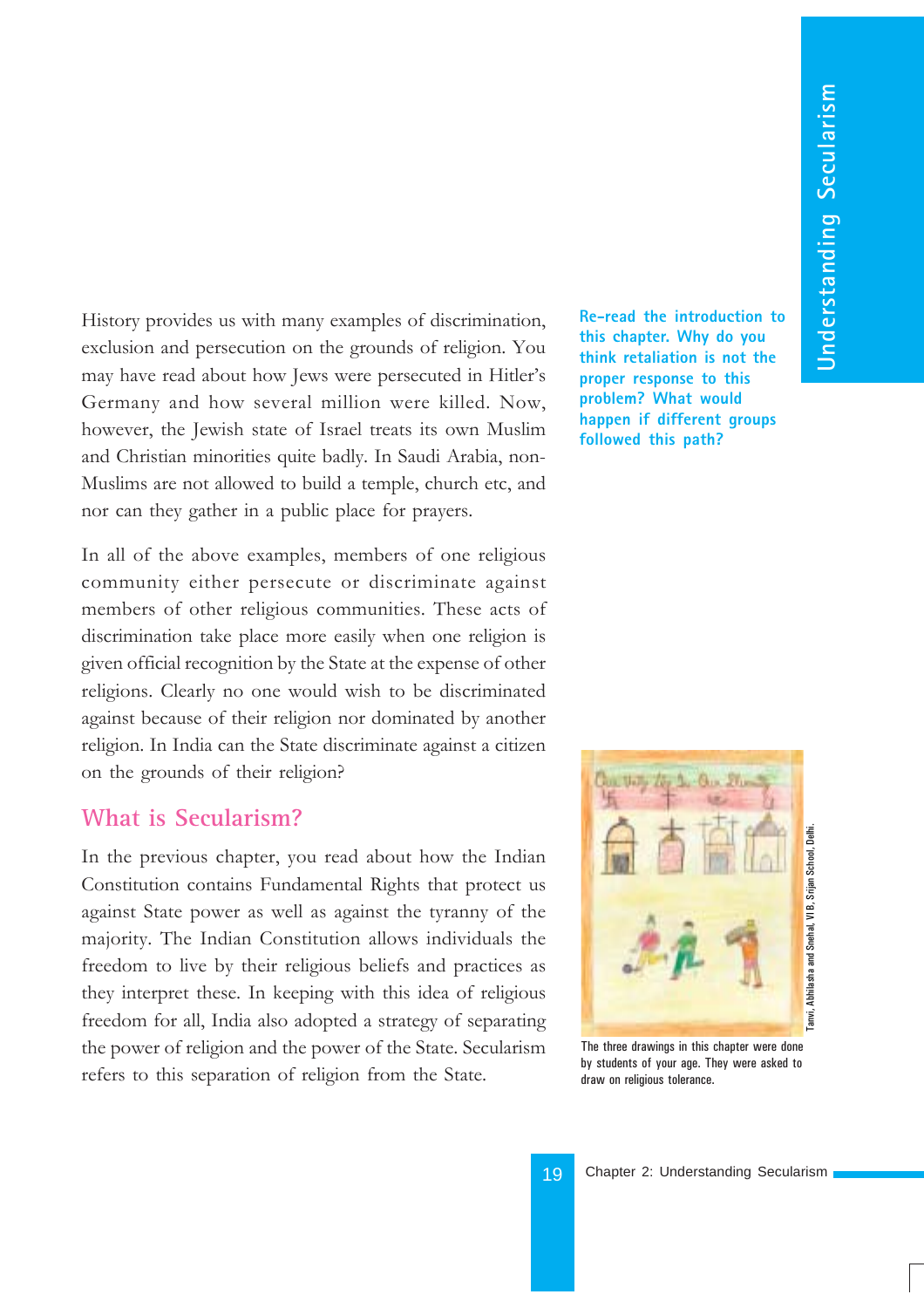

Ashita Jain, V, Srijan School, Delhi.

**Discuss in class: Can there be different views within the same religion?**

### **Why is it Important to Separate Religion from the State?**

As discussed above, the most important aspect of secularism is its separation of religion from State power. This is important for a country to function democratically. Almost all countries of the world will have more than one religious group living in them. Within these religious groups, there will most likely be one group that is in a majority. If this majority religious group has access to State power, then it could quite easily use this power and financial resources to discriminate against and persecute persons of other religions. This tyranny of the majority could result in the discrimination, coercion and at times even the killing of religious minorities. The majority could quite easily prevent minorities from practising their religions. Any form of domination based on religion is in violation of the rights that a democratic society guarantees to each and every citizen irrespective of their religion. Therefore, the tyranny of the majority and the violation of Fundamental Rights that can result is one reason why it is important to separate the State and religion in democratic societies.

Another reason that it is important to separate religion from the State in democratic societies is because we also need to protect the freedom of individuals to exit from their religion, embrace another religion or have the freedom to interpret religious teachings differently. To understand this point better, let us take the practice of untouchability. You might feel that you dislike this practice within Hinduism and therefore, you want to try and reform it. However, if State power were in the hands of those Hindus who support untouchability, then do you think that you would have an easy task to try and change this? Even if you were part of the dominant religious group, you might face a lot of resistance from fellow members of your community. These members who have control of State power might say that there is only one interpretation of Hinduism and that you do not have the freedom to interpret this differently.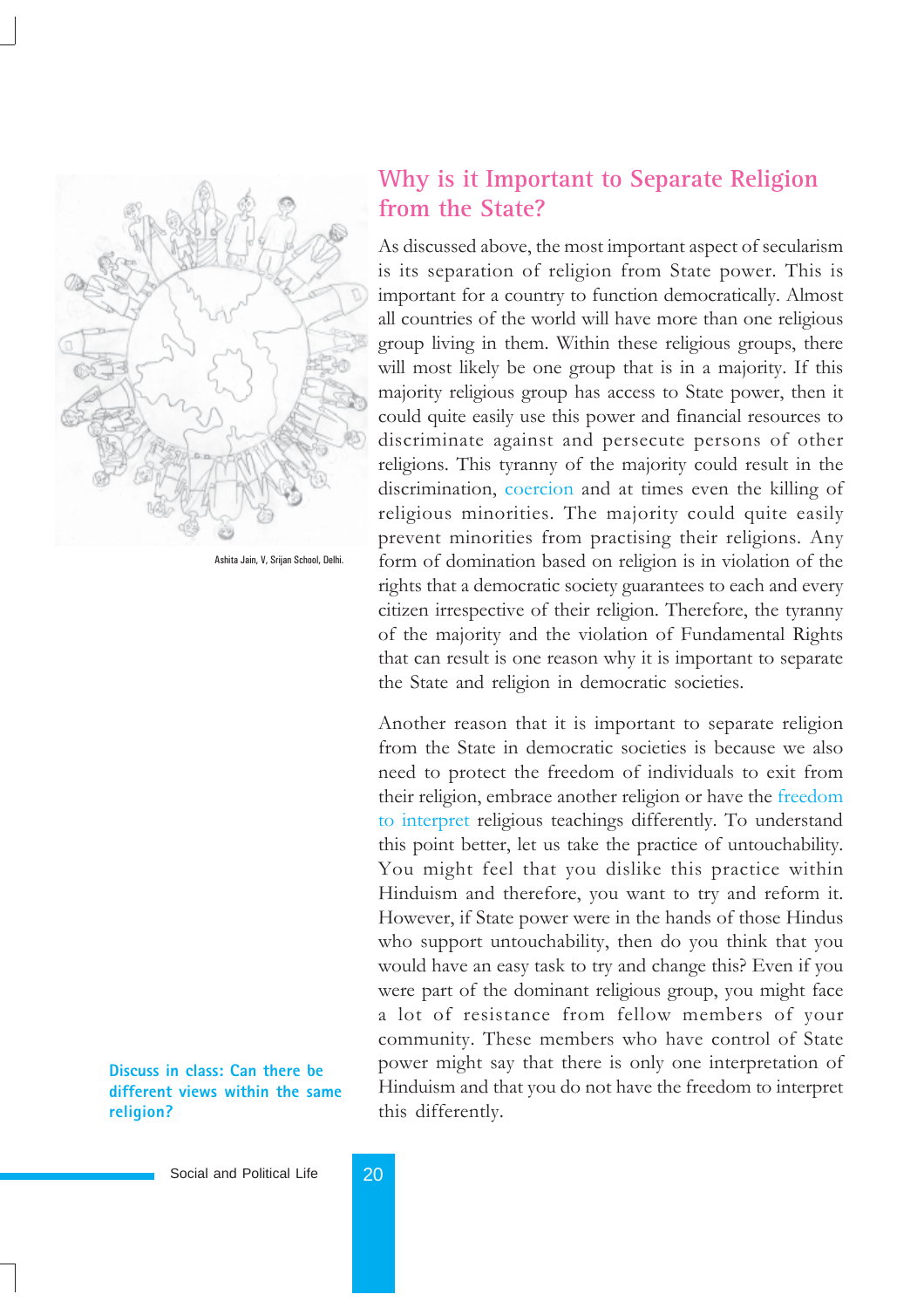

### **What is Indian Secularism?**

The Indian Constitution mandates that the Indian State be secular. According to the Constitution, only a secular State can realise its objectives to ensure the following:

- 1. that one religious community does not dominate another;
- 2. that some members do not dominate other members of the same religious community;
- 3. that the State does not enforce any particular religion nor take away the religious freedom of individuals.

The Indian State works in various ways to prevent the above domination. First, it uses a strategy of distancing itself from religion. The Indian State is not ruled by a religious group and nor does it support any one religion. In India, government spaces like law courts, police stations, government schools and offices are not supposed to display or promote any one religion.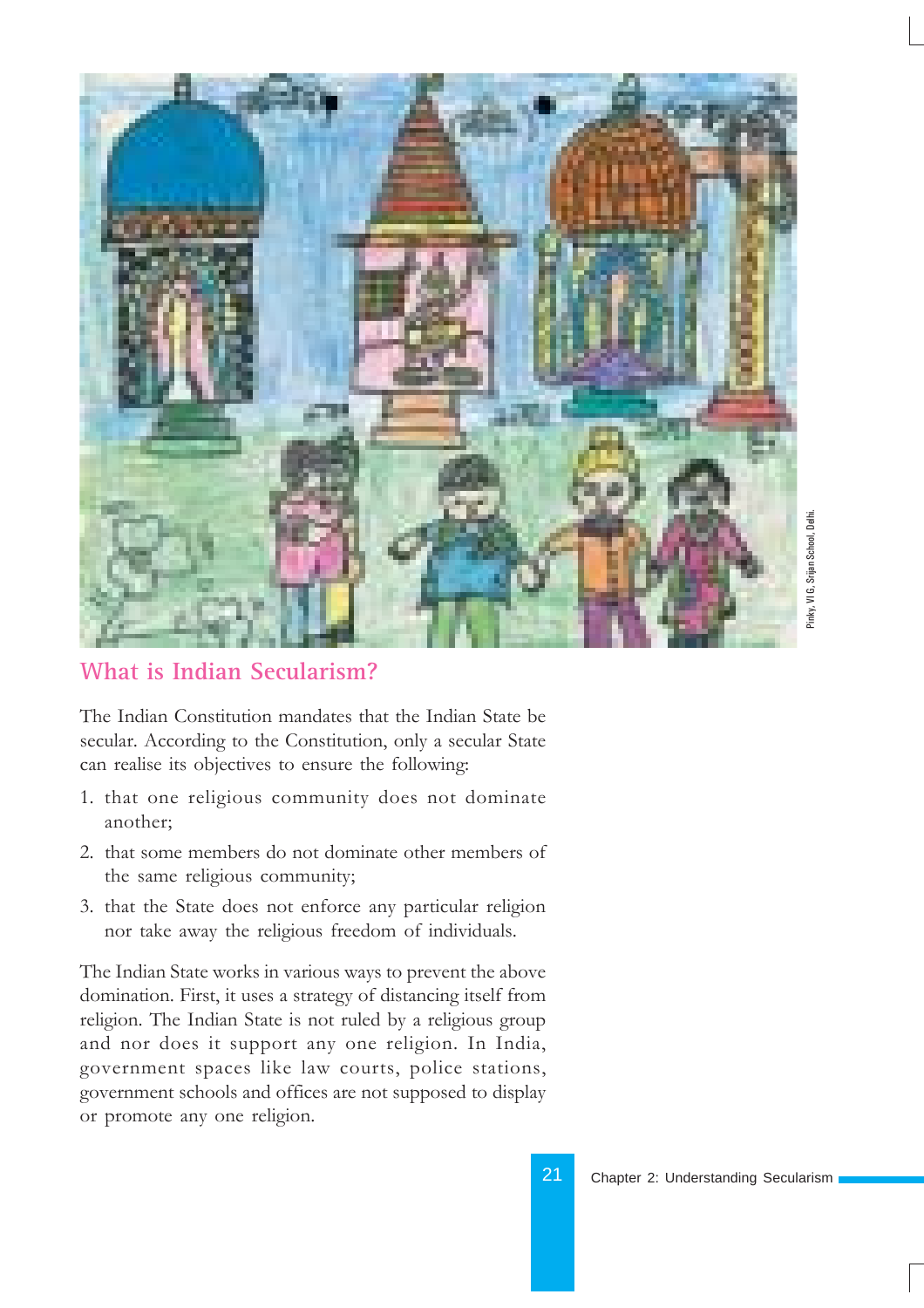

In the above storyboard, the celebration of the religious festival within the school would have been a violation of the government's policy of treating all religions equally. Government schools cannot promote any one religion either in their morning prayers or through religious celebrations. This rule does not apply to private schools.

**In the above storyboard, discuss the answer given by the teacher.**

Social and Political Life 22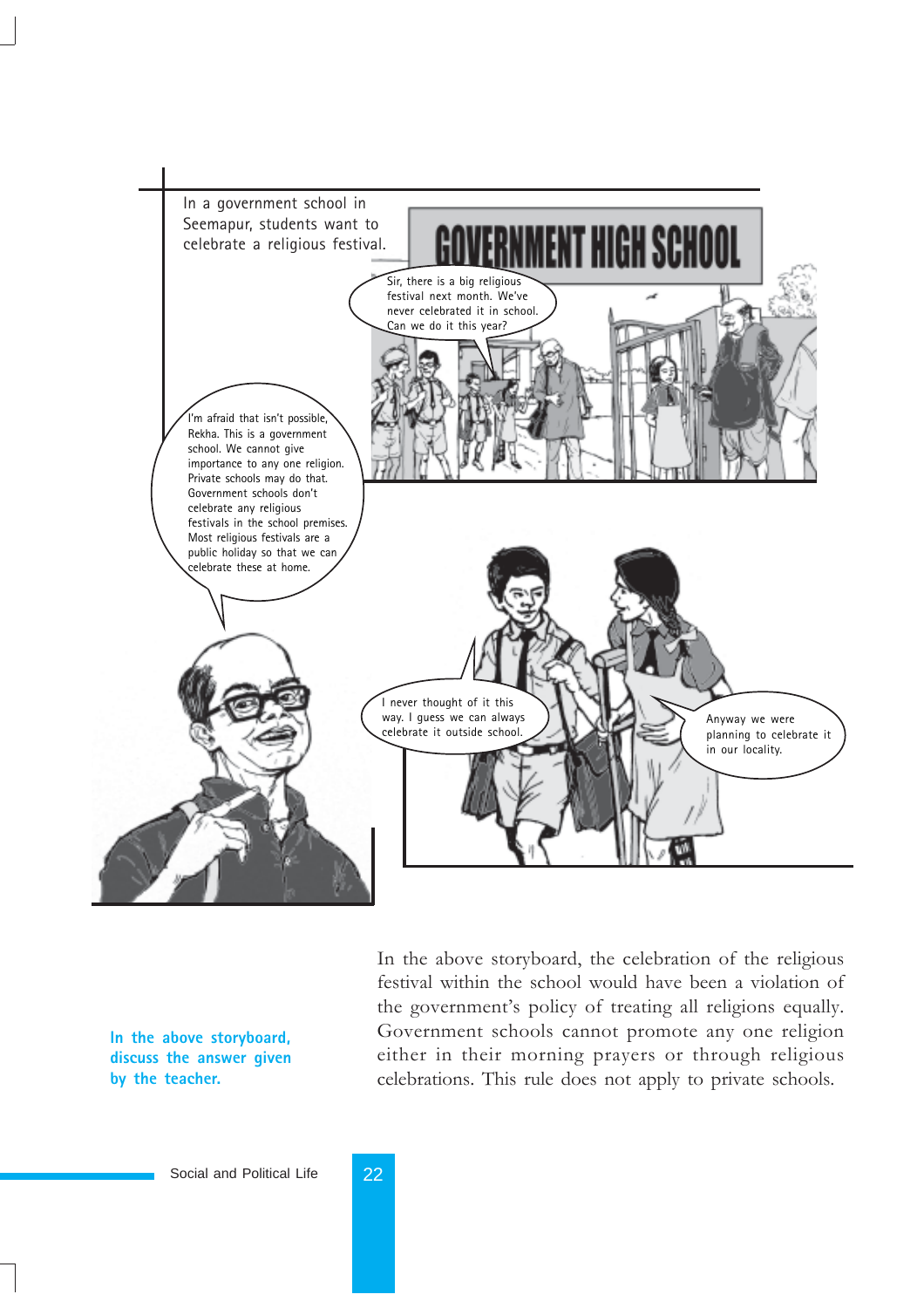The second way in which Indian secularism works to prevent the above domination is through a strategy of noninterference. This means that in order to respect the sentiments of all religions and not interfere with religious practices, the State makes certain exceptions for particular religious communities.

**Government schools often have students from different religious backgrounds. Re-read the three objectives of a secular State and write two sentences on why it is important that government schools do not promote any one religion? one**



In the above storyboard, Paramjit, the Sikh youth, does not have to wear a helmet. This is because the Indian State recognises that wearing a *pugri* (turban) is central to a Sikh's religious practice and in order not to interfere with this, allows an exception in the law.

The third way in which Indian secularism works to prevent the domination listed earlier is through a strategy of intervention. You read earlier in this chapter about untouchability. This is a good example where members of

23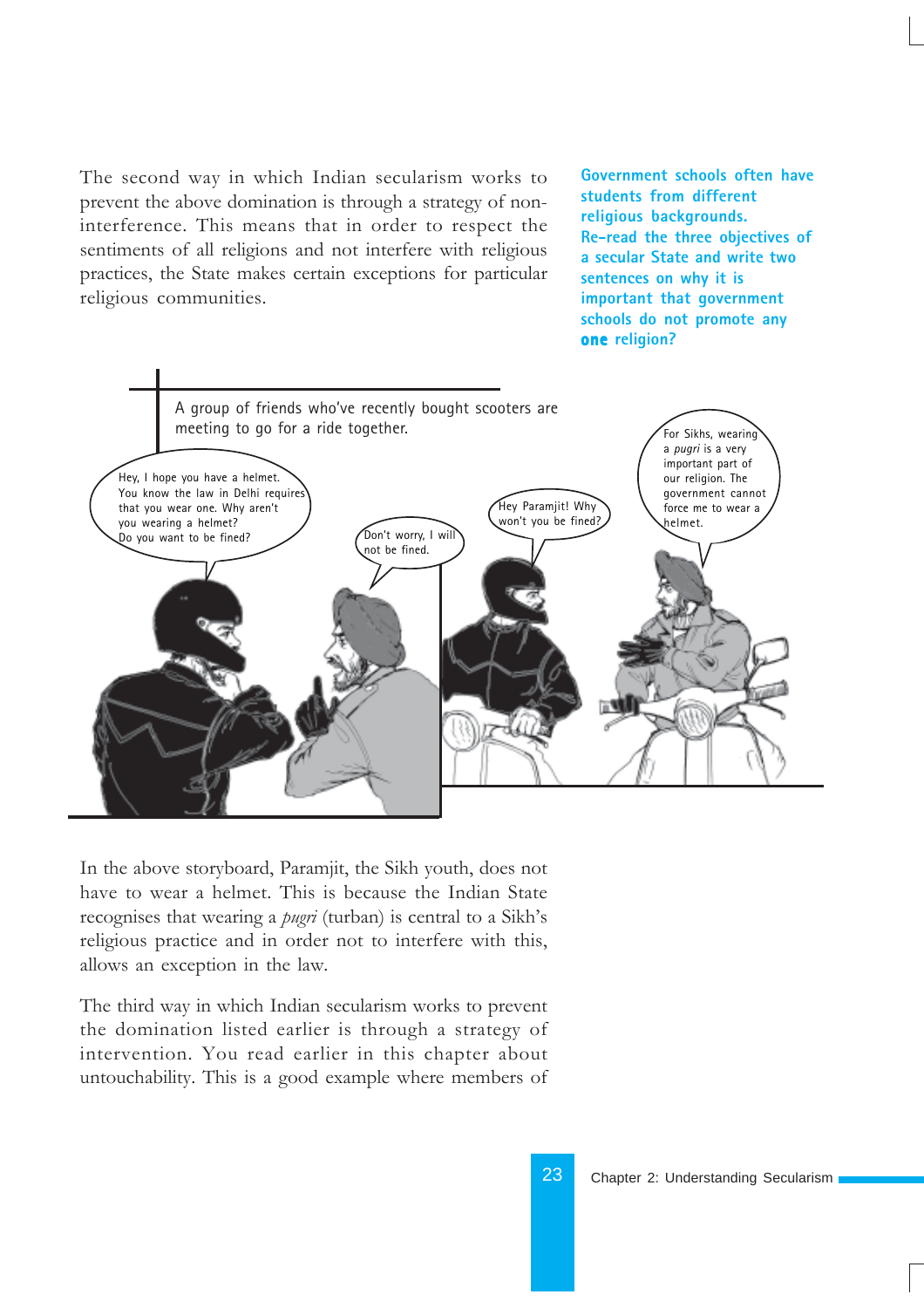the same religion ('upper-caste' Hindus) dominate other members (some 'lower castes') within it. In order to prevent this religion-based exclusion and discrimination of 'lower castes', the Indian Constitution bans untouchability. In this instance, the State is intervening in religion in order to end a social practice that it believes discriminates and excludes, and that violates the Fundamental Rights of 'lower castes' who are citizens of this country. Similarly, to ensure that laws relating to equal inheritance rights are respected, the State may have to intervene in the religion-based 'personal laws' of communities.

The intervention of the State can also be in the form of support. The Indian Constitution grants the right to religious communities to set up their own schools and colleges. It also gives them financial aid on a nonpreferential basis.

In what way is Indian secularism different from that of other democratic countries?

Some of the above objectives are similar to those that have been included in the Constitutions of secular democratic countries in other parts of the world. For example, the First Amendment of the U.S. Constitution prohibits the legislature from making laws "respecting an establishment of religion" or that "prohibit the free exercise of religion". What is meant by the word 'establishment' is that the legislature cannot declare any religion as the official religion. Nor can they give preference to one religion. In the U.S.A. the separation between State and religion means that neither the State nor religion can interfere in the affairs of one another.

There is one significant way in which Indian secularism differs from the dominant understanding of secularism as practised in the United States of America. This is because unlike the strict separation between religion and the State in American secularism, in Indian secularism the State can intervene in religious affairs. You have read about how the



In the United States of America, most children in government schools have to begin their school day reciting the 'Pledge of Allegiance'. This Pledge includes the words "under God". It was established more than 60 years ago that government school students are not required to recite the Pledge if it conflicts with their religious beliefs. Despite this, there have been several legal challenges objecting to the phrase "under God" saying that it violates the separation between church and State that the First Amendment of the US Constitution guarantees.

The above photo shows students taking the 'Pledge of Allegiance' in a government school in the U.S.A.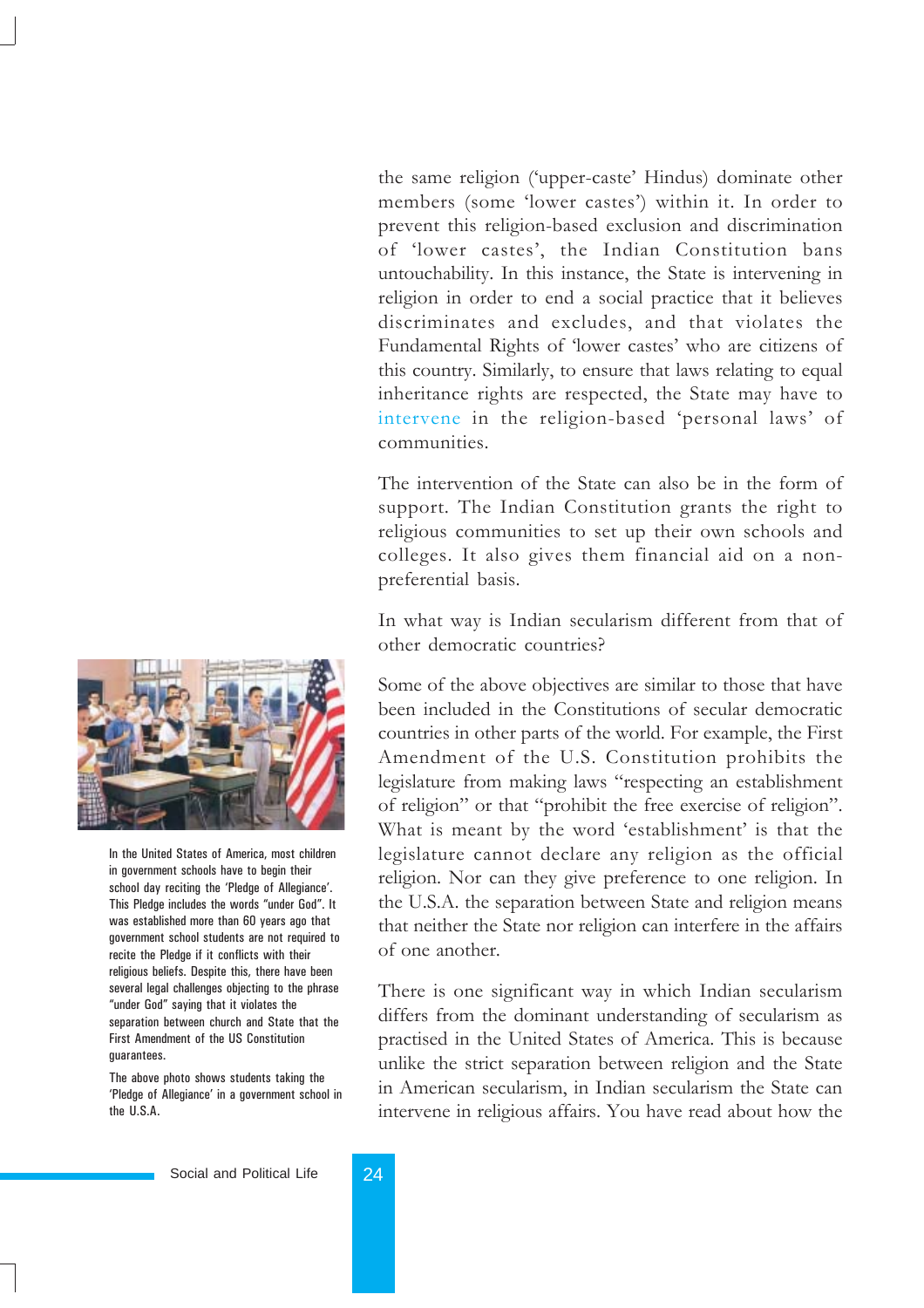Indian Constitution intervened in Hindu religious practices in order to abolish untouchability. In Indian secularism, though the State is not strictly separate from religion it does maintain a principled distance vis-à-vis religion. This means that any interference in religion by the State has to be based on the ideals laid out in the Constitution. These ideals serve as the standard through which we can judge whether the State is or is not behaving according to secular principles.

The Indian State is secular and works in various ways to prevent religious domination. The Indian Constitution guarantees Fundamental Rights that are based on these secular principles. However, this is not to say that there is no violation of these rights in Indian society. Indeed it is precisely because such violations happen frequently that we need a constitutional mechanism to prevent them from happening. The knowledge that such rights exist makes us sensitive to their violations and enables us to take action when these violations take place.

**Can you think of a recent incident, from any part of India, in which the secular ideals of the Constitution were violated and persons were persecuted and killed because of their religious backgrounds?**

In February 2004, France passed a law banning students from wearing any conspicuous religious or political signs or symbols such as the Islamic headscarf, the Jewish skullcap, or large Christian crosses. This law has encountered a lot of resistance from immigrants who are mainly from the former French colonies of Algeria, Tunisia and Morocco. In the 1960s, France had faced a shortage of workers and, therefore, had provided visas for these immigrants to come and work in the country. The daughters of these immigrants often wear headscarves while attending school. However, with the passing of this new law, they have been expelled from their school for wearing headscarves**.**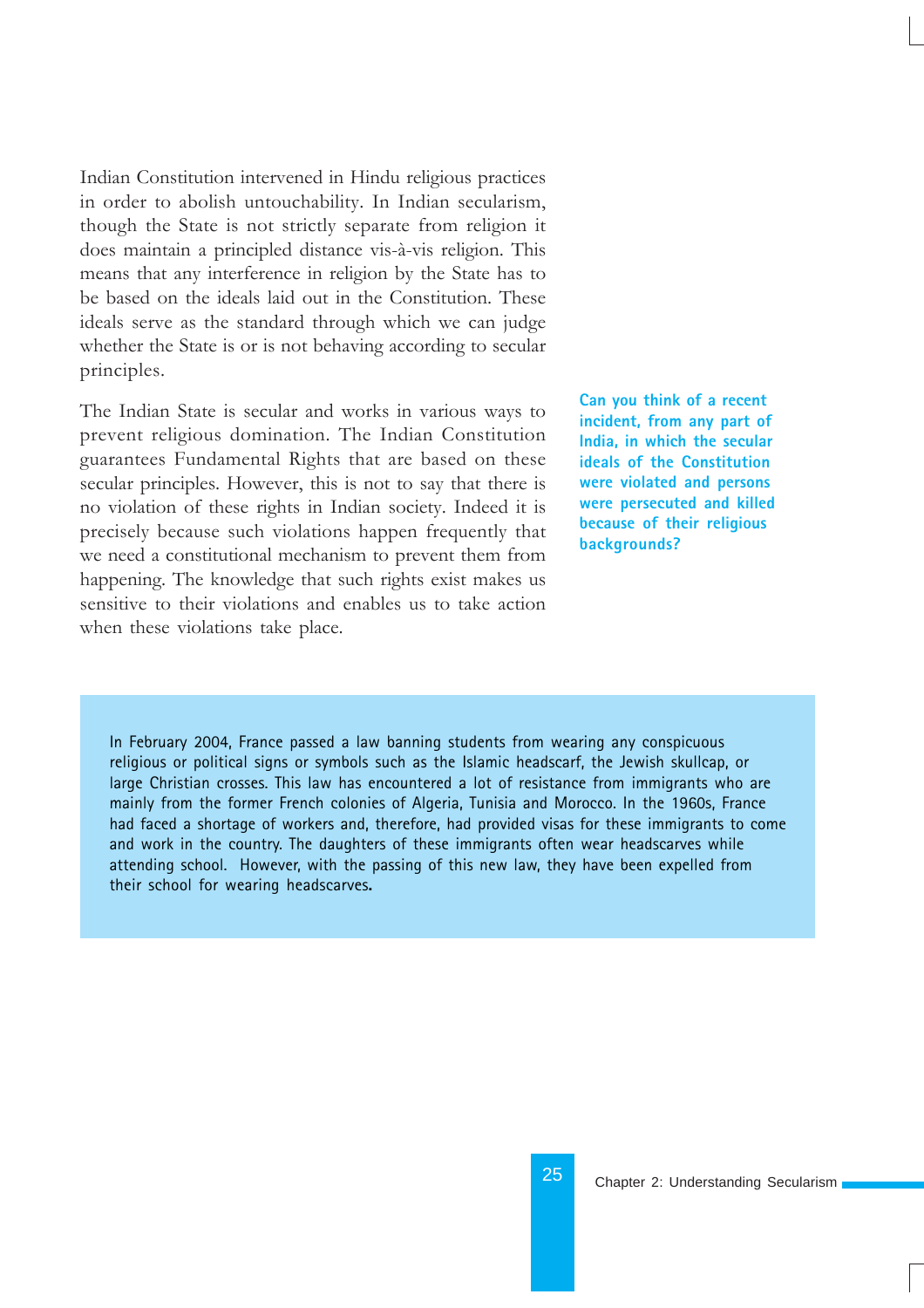# Exercises

- 1. List the different types of religious practice that you find in your neighbourhood. This could be different forms of prayer, worship of different gods, sacred sites, different kinds of religious music and singing etc. Does this indicate freedom of religious practice?
- 2. Will the government intervene if some religious group says that their religion allows them to practise infanticide? Give reasons for your answer.
- 3. Complete the following table:

| <b>Objective</b>                                                                                                | Why is this important? | Example of a violation of this<br>objective |
|-----------------------------------------------------------------------------------------------------------------|------------------------|---------------------------------------------|
| One religious community<br>does not dominate another.                                                           |                        |                                             |
| The State does not enforce<br>any particular religion nor<br>take away the religious<br>freedom of individuals. |                        |                                             |
| That some members do not<br>dominate other members<br>of the same religious<br>community.                       |                        |                                             |

- 4. Look up the annual calendar of holidays of your school. How many of them pertain to different religions? What does this indicate?
- 5. Find out some examples of different views within the same religion.
- 6. The Indian State both keeps away from religion as well as intervenes in religion. This idea can be quite confusing. Discuss this once again in class using examples from the chapter as well as those that you might have come up with.